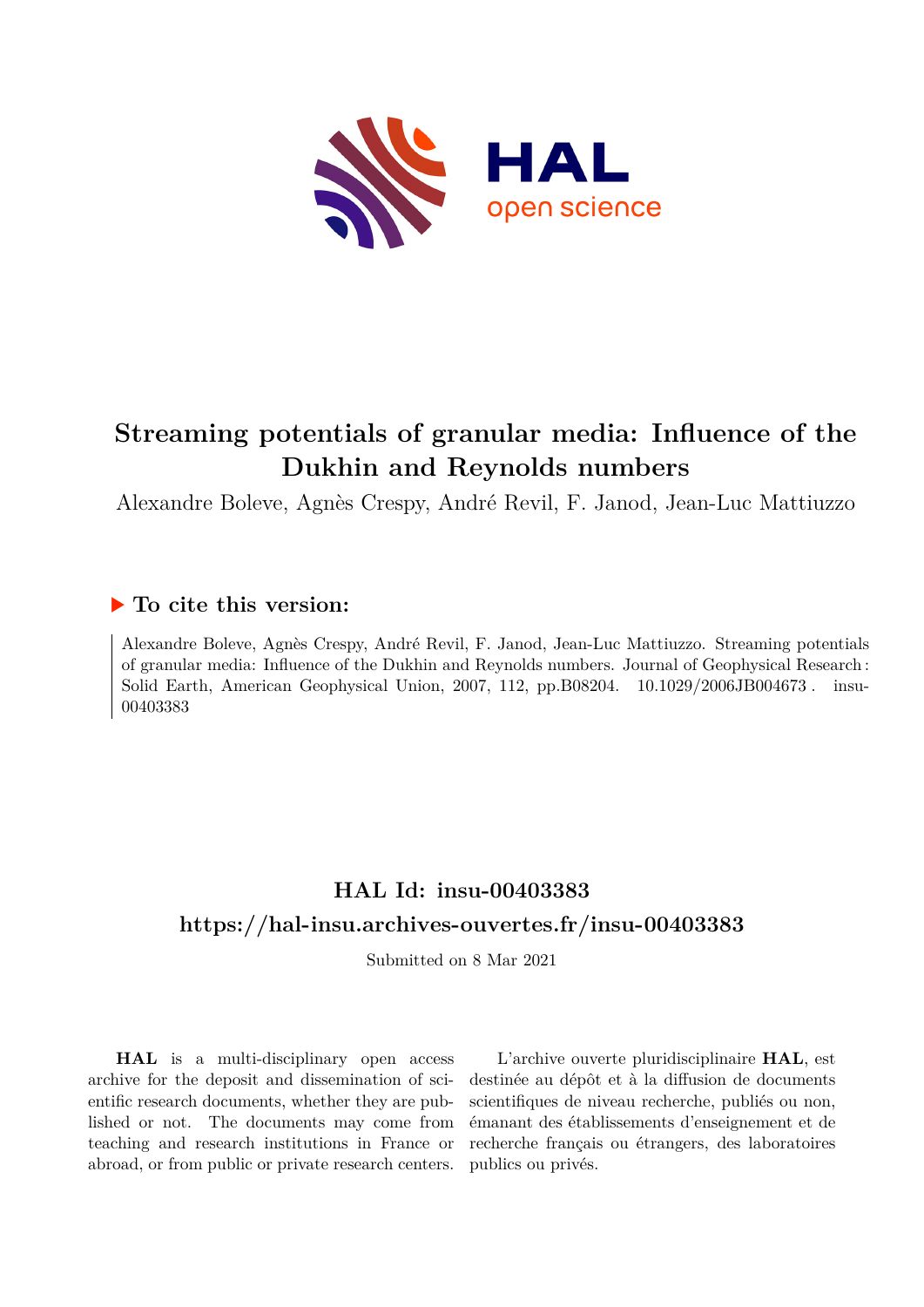## Streaming potentials of granular media: Influence of the Dukhin and Reynolds numbers

A. Bolève,<sup>1,3</sup> A. Crespy,<sup>1</sup> A. Revil,<sup>1,2</sup> F. Janod,<sup>3</sup> and J. L. Mattiuzzo<sup>3</sup>

Received 3 August 2006; revised 27 February 2007; accepted 3 May 2007; published 11 August 2007.

[1] Laboratory experiments are performed to understand the controlling parameters of the electrical field associated with the seepage of water through a porous material. We use seven glass bead packs with varying mean grain size in an effort to obtain a standard material for the investigation of these electrical potentials. The mean grain size of these samples is in the range  $56-3000 \mu m$ . We use pure NaCl electrolytes with conductivity in the range  $10^{-4}$  to  $10^{-1}$  S m<sup>-1</sup> at 25°C. The flow conditions cover viscous and inertial laminar flow conditions but not turbulent flow. In the relationship between the streaming potential coupling coefficient and the grain size, three distinct domains are defined by the values of two dimensionless numbers, the Dukhin and the Reynolds numbers. The Dukhin number represents the ratio between the surface conductivity of the grains (due to conduction in the electrical double layer coating the surface of the grains) and the pore water electrical conductivity. At high Dukhin numbers  $(\gg 1)$  and low Reynolds numbers  $(\ll 1)$ , the magnitude of the streaming potential coupling coefficient decreases with the increase of the Dukhin number and depends on the mean grain diameter (and therefore permeability) of the medium. At low Dukhin and Reynolds numbers  $(\ll 1)$ , the streaming potential coupling coefficient becomes independent of the microstructure and is given by the well-known Helmholtz-Smoluchowski equation widely used in the literature. At high Reynolds numbers, the magnitude of the streaming potential coupling coefficient decreases with the increase of the Reynolds number in agreement with a new model developed in this paper. A numerical application is made illustrating the relation between the self-potential signal and the intensity of seepage through a leakage in an embankment.

Citation: Bolève, A., A. Crespy, A. Revil, F. Janod, and J. L. Mattiuzzo (2007), Streaming potentials of granular media: Influence of the Dukhin and Reynolds numbers, J. Geophys. Res., 112, B08204, doi:10.1029/2006JB004673.

#### 1. Introduction

[2] The generation of electrical signals associated with the movement of water in porous/fractured materials is related to the viscous drag of the excess charge contained in the pore water of the porous medium [e.g., Bull and Gortner, 1932]. The record of these electrical fields provides a powerful geophysical method for tracking the pattern of groundwater flow. Applications in geohydrology concern the forced movement of water associated with deformation of porous rocks [e.g., Lorne et al., 1999a, 1999b; Revil et al., 2003], the determination of preferential flow paths over karstic areas [Jardani et al., 2006a, 2006b], the determination of transmissive properties of unconfined aquifers [Titov et al., 2000], the determination of subglacial flow patterns [Kulessa et al., 2003a, 2003b],  $CO<sub>2</sub>$  sequestration [Moore et al., 2004], and the detection of leakages in embankments and dams and the interpretation of the resul-

3 SOBESOL, Savoie Technolac, Le Bourget du Lac Cedex, France.

ting self-potential signals in terms of seepage velocity [e.g., Bogoslovsky and Ogilvy, 1970; Gex, 1980; Panthulu et al., 2001; Sheffer, 2002; Sheffer and Howie, 2001, 2003; Titov et al., 2005; Rozycki et al., 2006]. These works have also recently driven the development of new algorithms of selfpotential tomography [e.g., Revil et al., 2001; Long and Hao, 2005; Minsley et al., 2007] and tank-scale laboratory measurements in well-controlled conditions to check the underlying physics of these processes [Maineult et al., 2006a, 2006b; Moore and Glaser, 2007]. Similar types of analysis were carried out recently in medical imaging to study the flow of electrolytes in cartilage submitted to mechanical loads [Sachs and Grodzinsky, 1995; Garon et al., 2002] and in plant sciences to monitor the flow of sap in trees [Gibert et al., 2006].

[3] There are a number of works published in the literature regarding the measurement of streaming potentials associated with the flow of water through granular porous materials [e.g., Ahmad, 1964; Lorne et al., 1999a, 1999b; Guichet et al., 2006]. The streaming potential coupling coefficient is a material property arising in the coupled hydroelectric problem of porous material. It represents the variation of the electrical potential to a variation in pore fluid pressure. For example, *Bull and Gortner* [1932] show

<sup>&</sup>lt;sup>1</sup>CNRS-CEREGE, Université Paul Cézanne, IRD, Aix-en-Provence, France.

<sup>&</sup>lt;sup>2</sup>Colorado School of Mines, Golden, United States.

Copyright 2007 by the American Geophysical Union. 0148-0227/07/2006JB004673\$09.00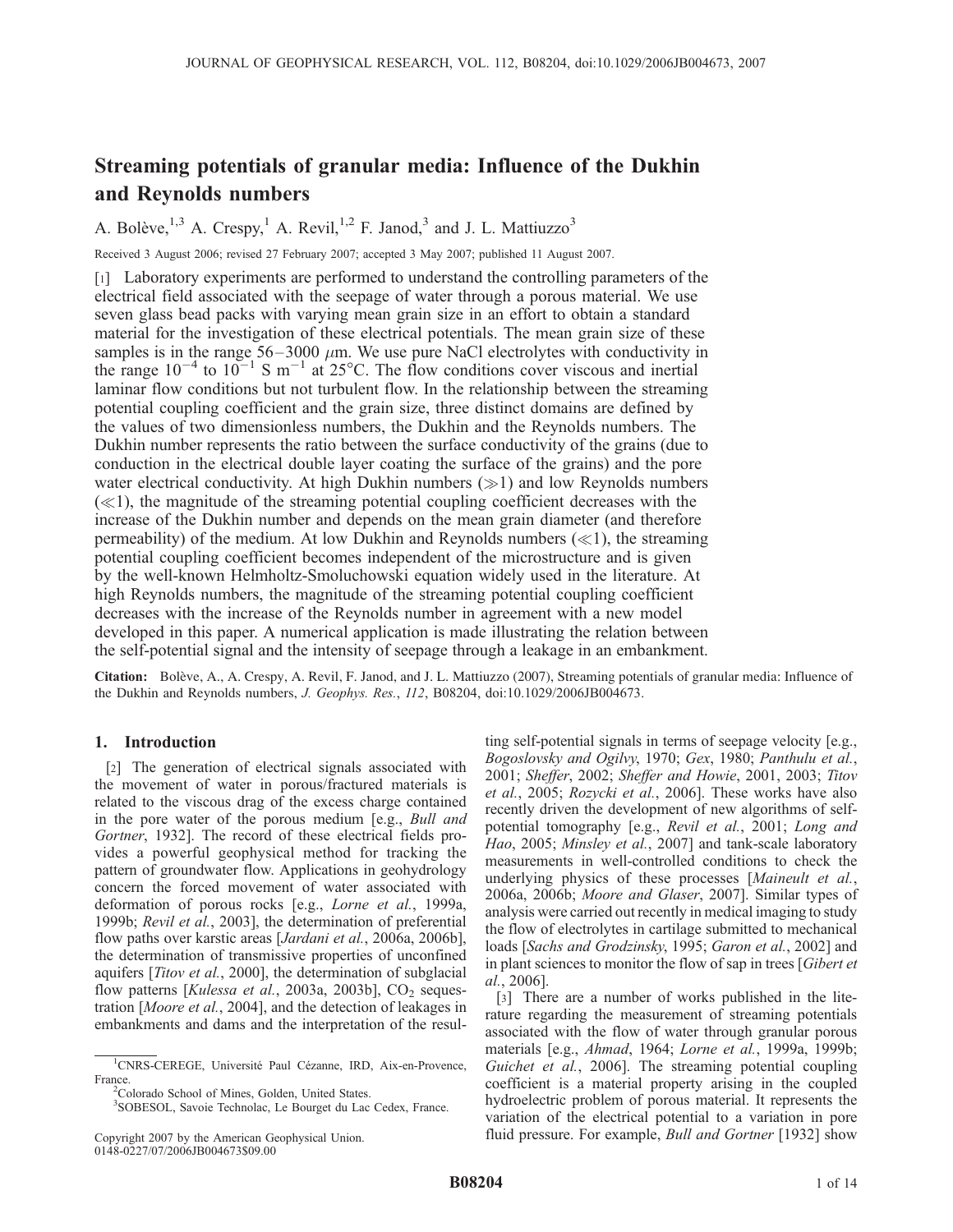a decrease of the strength of the streaming potentials by two orders of magnitude when the grain size decreases by two orders of magnitude from  $\sim$  5 to 500  $\mu$ m at low ionic strengths  $(\sim 10^{-4}$  N NaCl at 25°C). This decrease was explained by Revil et al. [1999b] as resulting from the influence of the surface conductivity of the grains on the streaming potential coupling coefficient in the viscous laminar flow regime.

[4] However, very few researchers have investigated the effect of non-viscous laminar flow upon the electrokinetic process. Streaming potential measurements have been made in capillaries of different radii to see the influence of the viscous sublayer upon the electrokinetic process at high Reynolds numbers [Bocquet et al., 1956; Kurtz et al., 1976]. The Reynolds number is a key-dimensionless number that expresses the ratio of inertial to viscous forces in the Navier-Stokes equation. However, as far as we know, there were no works investigating quantitatively the influence of the Reynolds number upon the value of the streaming potential coupling coefficient at the transition between the viscouslaminar flow regime and the inertial-laminar flow regime in porous media.

[5] In this paper, we propose a new formulation regarding the influence of the Reynolds number upon the coupled hydroelectric problem of porous material. In this formulation, we also account for the influence of surface conductivity of the grains on both the electrical conductivity and the streaming potential coupling coefficient. To check the validity of this model, we measured the streaming potential coupling coefficient and electrical conductivity of glass bead packs at different salinities. We investigate a set of seven well calibrated glass bead packs that can be considered as a standard material for the investigation of electrokinetic phenomena. The mean grain size of each sample is in the range 56 to 3000  $\mu$ m (the permeability of these samples covers approximately four orders of magnitude and the porosity  $\phi$  is approximately that of a random packing of spherical particles,  $\phi = 0.40$ ). We used NaCl solutions with electrical conductivities in the range  $10^{-4}$  to  $10^{-1}$  S m<sup>-1</sup> at 25C, corresponding to the conductivity of surface and groundwaters often encountered in nature. Our goal in this paper is to provide a model explaining the variations of the streaming potential with the mean grain diameter of the sample at different salinities. An illustration is made by simulating the intensity of self-potential signals associated with the leakage of water through an embankment. We show that a quantitative relationship exists between the intensity of the self-potential signals and the intensity of seepage.

#### 2. Theoretical Background

[6] In this section, we discuss a theoretical model able to capture the influence of two key dimensionless numbers, namely the Dukhin and the Reynolds numbers, upon the value of the streaming potential coupling coefficient. The streaming potential coupling coefficient is the key parameter that controls the magnitude of self-potential signals associated with the percolation of water through a porous material. This electrokinetic or hydroelectrical phenomenon stems from the existence of an electrical double layer coating the surface of the grains. Indeed, when in contact with water, the surface of the minerals becomes charged. The fixed charge of the mineral surface is counterbalanced by sorbed charges in the Stern layer plus charges located in the diffuse layer. The counterions correspond to the excess of ions (generally cations) located in the pore space of the porous material. The flow of water through the porous material drags the excess charge contained in the pore space, creating a net source of current density (the streaming current) [e.g., Lorne et al., 1999a, 1999b]. The opposite mechanism exists and corresponds to the flow of pore water in response to the application of an electrical field. This is due to viscous drag of the pore water by the movement of the counterions associated with the application of the electrical field. This mechanism is known as electro-osmosis.

#### 2.1. Viscous Laminar Flow

[7] We consider a granular medium with a narrow particle size distribution centered on a mean particle diameter  $d_0$ . If the distribution of the size of the particles corresponds to a log normal distribution,  $d_0$  corresponds to the peak of this distribution. We denote  $p$  the pore fluid pressure (in Pa) and  $\varphi$  the electrical potential (in V). We consider that the pore water is an electrolyte with  $N$  ionic species (the mobility of species *i* is  $b_i$  and their charge  $q_i$ ). The boundary-value problem describing the hydroelectric coupling through a granular porous material is given by the Nernst-Planck and Stokes equations [e.g., Pride, 1994; Revil and Linde, 2006],

$$
\mathbf{j}_{\rm f} = \sum_{i=1}^{N} q_i \left[ -b_i q_i \bar{C}_i \nabla \varphi + \bar{C}_i \frac{\partial \mathbf{u}_{\rm f}}{\partial t} \right]
$$
 (1)

$$
-\nabla p + \eta_f \nabla^2 \left(\frac{\partial \mathbf{u}_f}{\partial t}\right) + \mathbf{F} = 0, \tag{2}
$$

$$
\frac{\partial \mathbf{u}_{\mathrm{f}}}{\partial t} = 0, \text{ on } S,
$$
\n(3)

$$
\mathbf{j}_{\mathrm{f}} \cdot \mathbf{n} = 0, \text{ on } S \tag{4}
$$

where  $j_f$  is the electrical current density in the pore water (in A m<sup>-2</sup>),  $\partial$ **u**<sub>f</sub> $/\partial t$  is the velocity of the pore fluid (in m s<sup>-1</sup>) and  $\nabla \cdot (\partial \mathbf{u}_f/\partial t) = 0$  (incompressibility of the flow),  $\mathbf{F} =$  $-Q_V\nabla\varphi$  is the electrostatic microscopic body force per unit volume acting on the pore water, n is the unit vector normal to the surface of the grains,  $\overline{Q}_V$  is the excess charge per unit pore volume (expressed in Coulomb m<sup>-3</sup>),  $\eta_f$  is the dynamic viscosity of the pore water (in Pa s), and  $C_i$  is the concentration of species i per unit pore volume. In the following, the pressure will be equal to the hydrostatic fluid pressure (in Pa),  $p = \rho_f gh$ , where h is the hydraulic head (in m), g is the acceleration due to gravity (in m s<sup>-2</sup>), and  $\rho_f$  is the bulk density of the pore water (in kg m<sup>-3</sup>).

[8] There are several ways to upscale equations (1) and (2), which are subjected to the local boundary conditions given by equations (3) and (4) plus specified macroscopic boundary conditions. Examples are volume-averaging and differential-effective-medium approaches [see Pride, 1994;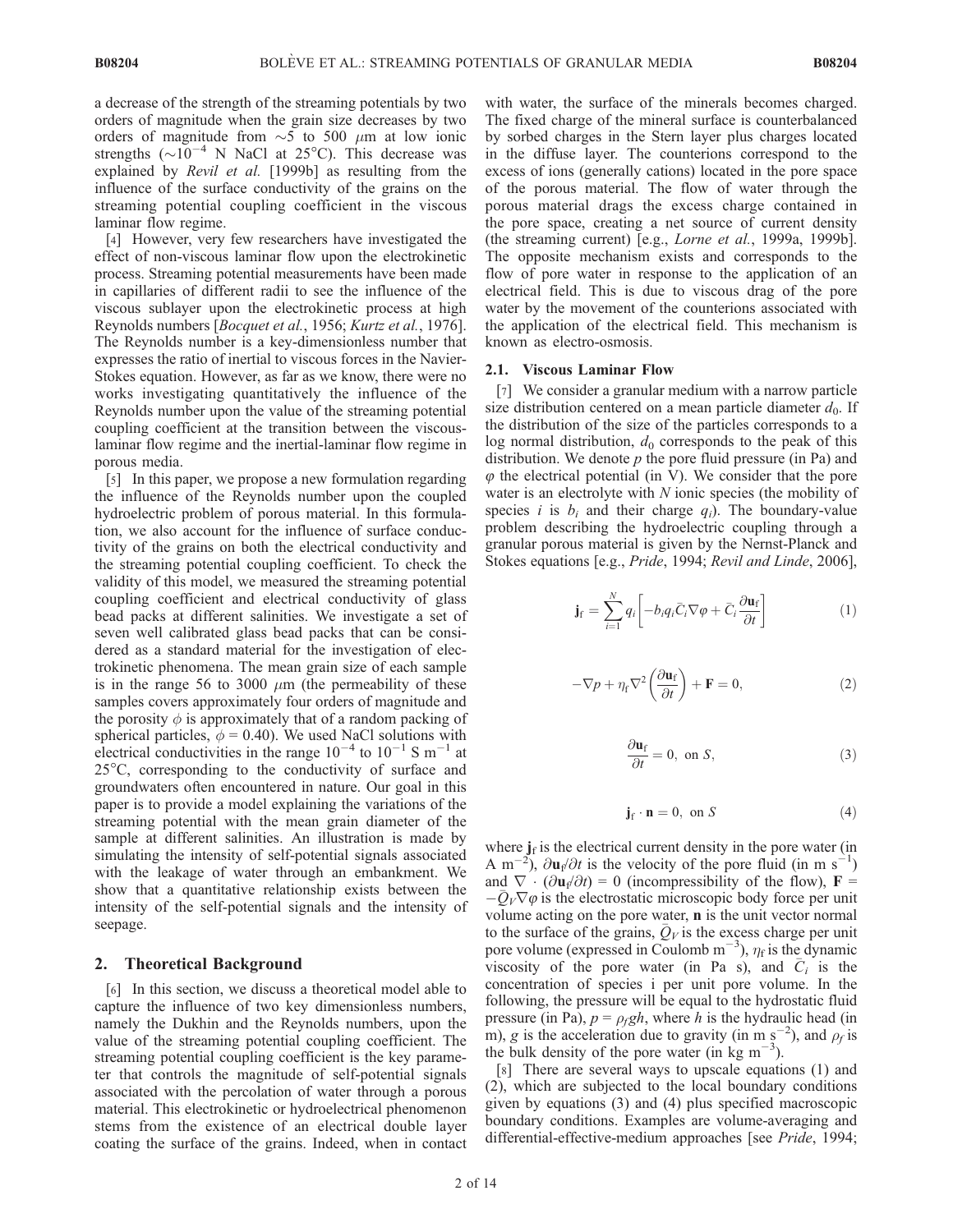Revil, 2002]. In all cases, theories developed in the vicinity of thermodynamic equilibrium yield macroscopic linear constitutive equations between the macroscopic current density J (in A  $m^{-2}$ ) and the seepage velocity U (in  $m s^{-1}$ ). In the viscous laminar flow regime, this yields,

$$
\mathbf{J} = -\sigma(\nabla \varphi - C_0 \nabla h),\tag{5}
$$

$$
\mathbf{U} = -K_0 \nabla h + C_0 \sigma \nabla \varphi, \tag{6}
$$

where  $K_0 = k_0 \rho g / \eta_f$  is the hydraulic conductivity of the porous medium (in m s<sup>-1</sup>),  $k_0$  is its permeability (in m<sup>2</sup>),  $\sigma$ is the DC-electrical conductivity of the porous material (in S  $m^{-1}$ ), and  $C_0$  is its streaming potential coupling coefficient, expressed here in volts per meter of hydraulic head and defined by

$$
C_0 = \left(\frac{\partial \varphi}{\partial h}\right)_{\mathbf{J} = 0}.\tag{7}
$$

[9] *Revil* [2002] proposed to use a differential-effectivemedium approach to obtain an expression for the electrical conductivity and then for the streaming potential coupling coefficient. This model can be written as [Revil et al., 2002]

$$
k_0 = \frac{d_0^2}{\partial F(F-1)^2},\tag{8}
$$

$$
C_0 \sigma = \rho_{\rm f} g \frac{\varepsilon_{\rm f} \zeta}{\eta_{\rm f} F},\tag{9}
$$

$$
\sigma = \sigma_{\rm f} \xi, \text{ as } \xi \ge 1,
$$
 (10)

$$
\sigma = \frac{\sigma_f}{F} \left[ F\xi + \frac{1}{2} (1 - \xi) \left( 1 - \xi + \sqrt{(1 - \xi)^2 + 4F\xi} \right) \right], \text{ as } \xi \le 1,
$$
\n(11)

where  $\varepsilon_f$  is the dielectric constant of water ( $\varepsilon_f = 80 \times \varepsilon_0$ ) where  $\varepsilon_0 = 8.84 \times 10^{-12} \text{ F m}^{-1}$  is the dielectric constant of free space),  $\zeta$  is the so-called zeta potential (a key parameter characterizing the electrical potential of the inner part of the electrical diffuse layer, see Leroy and Revil, 2004),  $\alpha$  is an empirical constant [see *Revil and Cathles*, 1999],  $F = \phi^{-m}$  is the electrical formation factor, and  $\sigma_f$  is the electrical conductivity of the brine. The exponent  $m$  is often called the cementation exponent or first Archie's exponent,  $\xi$  is a dimensionless number called the Dukhin number, the ratio between the surface conductivity of the grains to the electrical conductivity of the pore water [e.g., *Shilov et al.*, 2001]:

$$
\xi \equiv \sigma_S/\sigma_f. \tag{12}
$$

[10] As shown below, equation (10) is used to capture the non-linear behavior of the relationship between the electrical conductivity of the porous material and the electrical conductivity of the pore water [see discussion in Niwas et al., 2006]. equations (10) and (11) imply the existence of an iso-conductivity point characterized by  $\sigma = \sigma_f = \sigma_S$ . At this point, the conductivity of the material is equal to the conductivity of its pore water.

[11] For packing of spheres, the macroscopic surface conductivity  $\sigma_S$  is related to the specific surface conductivity,  $\Sigma<sub>S</sub>$ , by [Revil and Linde, 2006],

$$
\sigma_S = \frac{6\Sigma_S}{d_0},\tag{13}
$$

where the numerical constant 6 corresponds to spherical grains. Surface conductivity includes conduction in the Stern layer of sorbed counterions and in the diffuse (Gouy-Chapman) layer [Ennis and White, 1996; Revil and Glover, 1997, 1998].

[12] All the material properties entering the constitutive equations depend on only two textural parameters, the mean grain diameter and the formation factor, and two electrical double layer properties, the zeta potential  $\zeta$  and the specific surface conductivity  $\Sigma_{\mathcal{S}}$ . For simple supporting electrolytes, the zeta potential depends usually on the logarithm of the salinity (and therefore on the logarithm of the electrical conductivity) of the pore water [e.g., Kirby and Hasselbrink, 2004] over a wide range of salinity. Such a dependence was demonstrated theoretically by Revil et al. [1999a] using an electrical double layer model. So we can write

$$
\zeta = a + b \log_{10} \sigma_f,\tag{14}
$$

where  $a$  and  $b$  are two constants.

[13] The dependence of the specific surface conductivity on salinity is not well known. Most authors consider the surface conductivity to be a constant that is independent of the mineralization and composition of the groundwater. Revil and Glover [1997, 1998], and Leroy and Revil [2004] have proposed double-layer models for silica and aluminosilicates to determine the salinity dependence of surface conductivity. They found that most of the surface conductivity is due to electrical conduction in the Stern layer and that the salinity dependence of the surface conductivity is relatively weak (the situation would be very different if surface conduction occurred mainly in the diffuse Gouy-Chapman layer of counterions). The uncertainty in the electrical conductivity and streaming potential measurements does not allow a salinity dependence of the surface conductivity to be determined so it is customary to assume that surface conductivity is independent of salinity. Because this dependence is probably weak as discussed above, we will adopt this assumption below.

[14] When the Dukhin number is very small, the streaming potential coupling coefficient is given by the Helmholtz-Smoluchowski equation:

$$
\lim_{\eta \to 0} C_0 \equiv C_{HS} = \frac{\varepsilon_f \zeta}{\eta_f \sigma_f},\tag{15}
$$

[15] According to this equation, the streaming potential coupling coefficient is independent of the texture of the porous material and therefore independent of the permeability.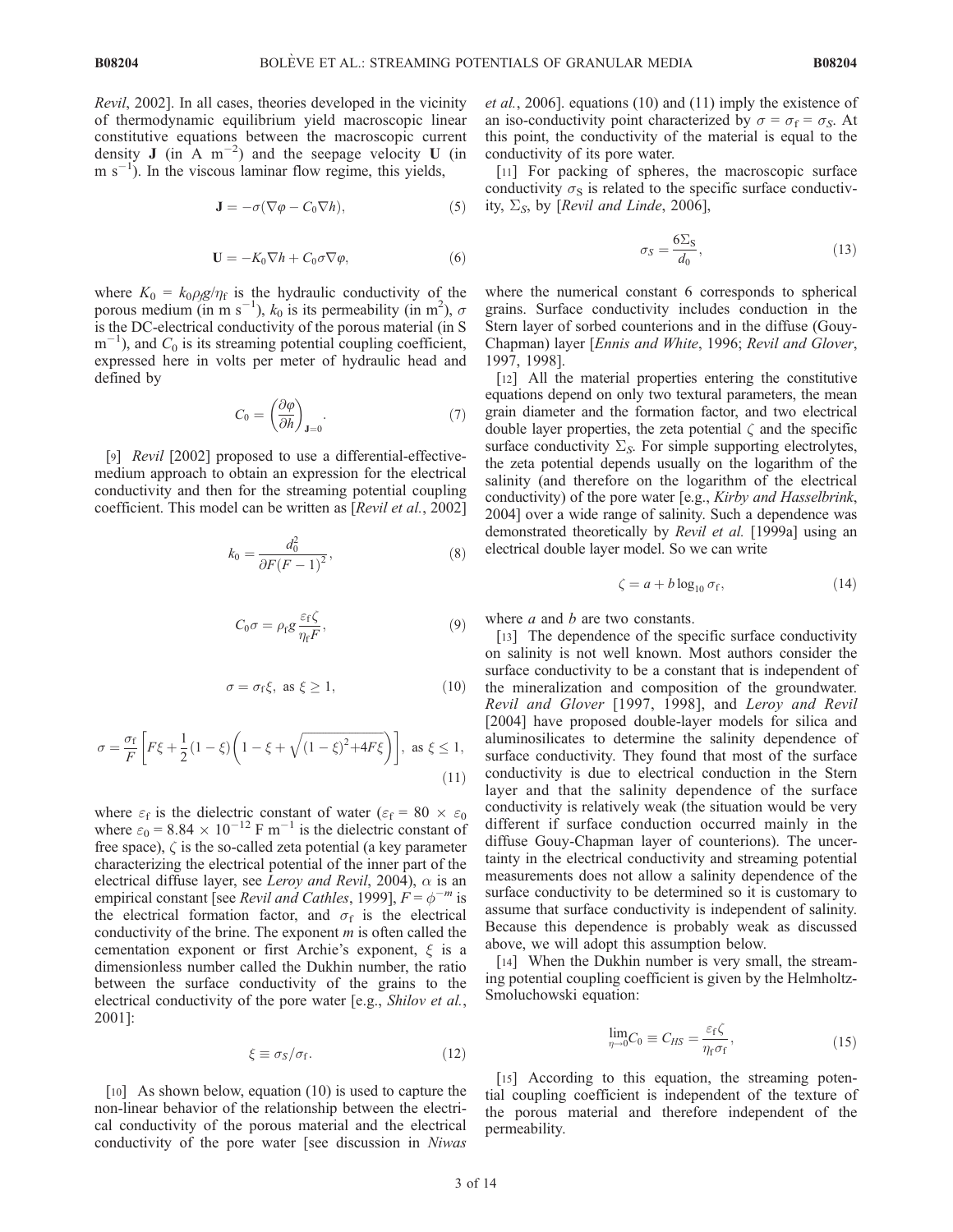#### 2.2. Inertial Laminar Flow

[16] Darcy's law in its classical form implies a linear relationship between the flux and the gradient of the fluid pressure when the flow is laminar and the viscous (friction) force dominates at the interface between the grains and the pore water. As the Reynolds number increases, we pass from this viscous-laminar flow regime to another laminar flow regime in which the inertial force controls the flow. For a Reynolds number higher than 100– 200, flow starts to become turbulent and vorticities appear in the flow lines in the pore space of the material. However, we will not consider the turbulent regime in this paper, as it does not seem to have practical applications in geohydrology of porous media.

[17] *Teng and Zhao* [2000] derived recently a generalized Darcy equation by volume-averaging the local Navier-Stokes momentum equation over a representative elementary volume of a porous material, given by

$$
\rho_{\rm f} \frac{d\mathbf{U}}{dt} + \frac{1+Re}{k_0} \eta_{\rm f} \mathbf{U} = -\nabla p + \mathbf{F},\tag{16}
$$

where  $\bf{F}$  is a macroscopic body force and  $Re$  is the Reynolds number, a key-dimensionless number that expresses the ratio of inertial to viscous forces in the Navier-Stokes equation [e.g., *Batchelor*, 1972]. For a capillary of radius  $R$ , U being the strength of the seepage velocity, the Reynolds number is then defined by [e.g., *Batchelor*, 1972],

$$
Re = \frac{\rho_f U R}{\eta_f}.\tag{17}
$$

[18] In a porous material, the radius of the capillary should be replaced by a corresponding length scale of the porous material. The Reynolds number is defined by,

$$
Re = \frac{\rho_{\rm f} U \Lambda}{\eta_{\rm f}},\tag{18}
$$

where  $\Lambda$  is a characteristic length of the flow (for capillaries  $\Lambda = R$  where R is the radius of the capillary). If we replace U by the Darcy equation (neglecting the electroosmotic contribution), we can approximate the Reynolds number,

$$
Re = \frac{\rho_{\rm f}^2 g k_0 \Lambda}{\eta_{\rm f}^2 (1 + Re)} \frac{h}{L},\tag{19}
$$

where  $h$  is the hydraulic head and  $L$  is the length of the cylindrical core pack. For a granular medium with a unimodal particle size distribution, the length scale  $\Lambda$  is given by [Revil, 2002]

$$
\Lambda = \frac{d_0}{2m(F-1)}.\tag{20}
$$

[19] From equations (19) and (20), the Reynolds number is the solution of the following equation,

$$
Re^{2} + Re - \frac{\rho_{f}^{2}g}{2m\alpha\eta_{f}^{2}} \frac{d_{0}^{3}}{F(F-1)^{3}} \left(\frac{h}{L}\right) = 0.
$$
 (21)

[20] The positive root of equation (21) is,

$$
Re = \frac{1}{2} (\sqrt{1+c} - 1),
$$
 (22)

$$
c\frac{\beta \rho_{\rm f}^2 g}{\eta_{\rm f}^2} \frac{d_0^3}{F(F-1)^3} \left(\frac{h}{L}\right),\tag{23}
$$

where  $\beta \approx 2.25 \times 10^{-3}$  is a numerical constant (determined from the constants given above). Equation (22) is a new equation that has a strong practical value since it can be easily used to determine the Reynolds number in a porous material from the knowledge of the pressure gradient.

[21] In the present case, the macroscopic body force corresponds to the electrostatic force associated with the excess of electrical charge per unit pore volume. Therefore the generalized Darcy equation, equation (16), can be written as,

$$
\mathbf{U} = -\frac{k}{\eta_{\rm f}} \nabla p - \bar{Q}_{\rm V} \nabla \varphi, \tag{24}
$$

where  $k$  is an apparent permeability that is related to the Reynolds number by

$$
k/k_0 = 1/(1+Re),
$$
 (25)

$$
\lim_{Re \to 0} k/k_0 = 1,\tag{26}
$$

where  $k$  is the permeability in viscous laminar flow conditions.

[22] The influence of inertial flow upon electrokinetic coupling has been the subject of very few publications [see recently Watanabe and Katagishi, 2006 and references therein]. Gorelik [2004] used dimensional analysis to demonstrate that the effect of the Reynolds number corresponds to a multiplication of the Helmholtz-Smoluchowski equation by an unspecified function of the Reynolds number. In this paper, we look for an explicit (quantitative) relationship between the streaming potential coupling coefficient and the Reynolds number. At the scale of a representative elementary volume, the current density is given by [Revil et al., 2005; Linde et al., 2007]

$$
\mathbf{J} = -\sigma \nabla \varphi + \bar{Q}_{V} \mathbf{U},\tag{27}
$$

$$
\mathbf{J} = -\sigma \nabla \varphi - \frac{k \bar{Q}_V}{\eta_f} \nabla p,\tag{28}
$$

where  $k$  is the apparent permeability defined above. The streaming potential coupling coefficient can be related to the excess charge of the diffuse layer per unit pore volume,  $Q_V$ , by  $C_0 = k_0 \overline{Q}_V / \eta_f \sigma$  [Revil et al., 2005]. Equation (27) expresses the fact that the source current density is equal to the excess of charge of the pore fluid  $\overline{Q}_V$  times the seepage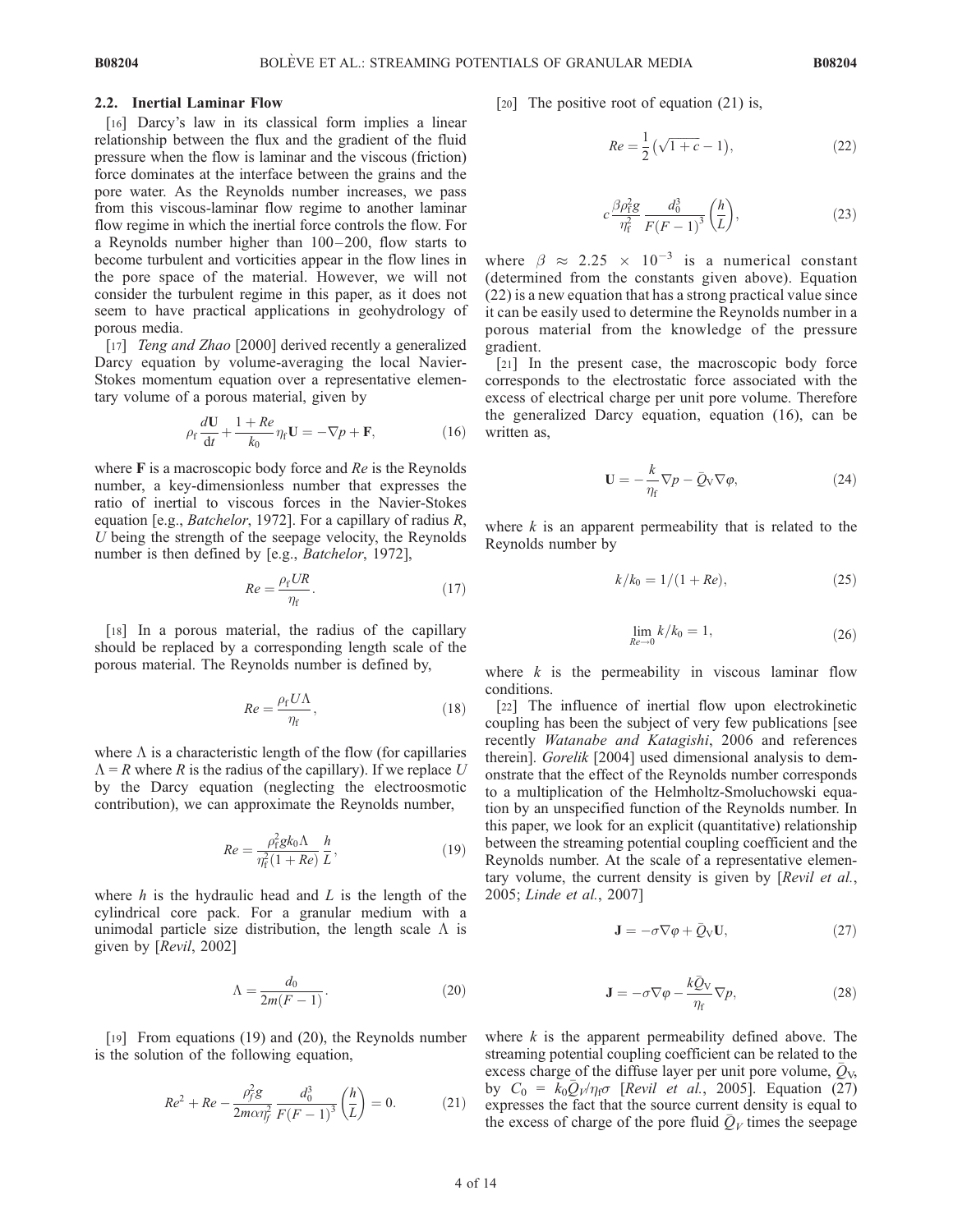

Figure 1. Sketch of the experimental setup. The sample is packed at the bottom of a Plexiglas tube and is maintained in the tube by a permeable membrane with a coarse mesh (the mesh is, however, finer than the diameter of the grains). The record of the self-potentials during the flow of the electrolyte through the sample is done with  $Ag/AgCl<sub>2</sub>$ electrodes (''Ref'' is the reference electrode). The hydraulic heads are maintained constant at different levels and the streaming potentials are recorded at these levels at the endfaces of the sample.

velocity U. As the seepage velocity is influenced by the increase of the Reynolds number (for  $Re > 0.1$ ), the Reynolds number also influences the value of the streaming potential coupling coefficient. Following equations (25) and

Table 1. Measured Properties of the Glass Bead Packs

|                  | $d$ range    |                    |               |                                                                                            |                       |
|------------------|--------------|--------------------|---------------|--------------------------------------------------------------------------------------------|-----------------------|
| Sample           | $(in \mu m)$ | $d_0$ (in $\mu$ m) | $F^{\rm a}$   | $\sigma_S$ (in mS m <sup>-1</sup> ) <sup>a</sup> $k_0$ (in m <sup>2</sup> ) <sup>b</sup> c |                       |
| S <sub>1</sub> a | $50 - 60$    | 56                 | $3.3 \pm 0.2$ | $0.43 \pm 0.05$                                                                            | $2.0 \times 10^{-12}$ |
| S1b              | $60 - 80$    | 72                 | $3.2 \pm 0.2$ | $0.32 \pm 0.05$                                                                            | $3.1 \times 10^{-12}$ |
| S <sub>2</sub>   | $80 - 106$   | 93                 | $3.4 \pm 0.2$ | $0.26 \pm 0.04$                                                                            | $4.4 \times 10^{-12}$ |
| S <sub>3</sub>   | $150 - 212$  | 181                | $3.3 \pm 0.2$ | $0.13 \pm 0.02$                                                                            | $2.7 \times 10^{-11}$ |
| S <sub>4</sub>   | $212 - 300$  | 256                | $3.4 \pm 0.2$ | $0.08 \pm 0.02$                                                                            | $5.6 \times 10^{-11}$ |
| S <sub>5</sub>   | $425 - 600$  | 512                | $3.4 \pm 0.2$ | $0.05 \pm 0.02$                                                                            | $1.2 \times 10^{-10}$ |
| S6               | 3000         | 3000               | $3.6 \pm 0.2$ | $0.10 \pm 0.02$                                                                            | $1.4 \times 10^{-8}$  |

<sup>a</sup>The uncertainty is determined from the best fit of the electrical conductivity data using equation (11).

 $b$ Determined from equation (25) where k is the measured value and Re the Reynolds number.

 ${}^{\circ}$ The uncertainty is roughly equal to 10% of the reported value.



Figure 2. Example of a typical run for sample S3 (grain size of  $150-212 \ \mu m$ ) and a water conductivity of  $10^{-3}$  S m<sup>-1</sup>. The filled circles correspond to the measurements of the streaming potential at the two end-faces of the sample while the grey columns correspond to the measurement of the hydraulic heads. The streaming potentials are proportional to the imposed hydraulic heads. The results are reproducible. This means that there is no drift of the electrical potential of the electrodes during the duration of the experiment.

(28), the streaming potential coupling coefficient is related to the Reynolds number by,

$$
C/C_0 = 1/(1+Re),
$$
 (29)

$$
\lim_{Re \to 0} C/C_0 = 1,\tag{30}
$$

where  $C_0$  is the streaming potential coupling coefficient in viscous laminar flow conditions and C is the measured coupling coefficient.

[23] In summary, the generalized coupled constitutive equations between the seepage velocity and the electrical current density are,

$$
\mathbf{J} = -\sigma \left( \nabla \varphi - \frac{C_0}{1 + Re} \nabla h \right),\tag{31}
$$

$$
\mathbf{U} = -\frac{K_0}{1+Re}\nabla h + \frac{C_0}{1+Re}\sigma \Delta \varphi, \tag{32}
$$

with a preserved symmetry of the coupling term. This means that Onsager's reciprocity holds. The situation would likely be different in the turbulent flow regime where a magnetic field is probably associated with vortices of the local flow lines in the pore space.

#### 3. Experimental Methods

[24] The experimental setup for the measurement of the streaming potential coupling coefficient is shown in Figure 1a. It consists simply of a Plexiglas tube with a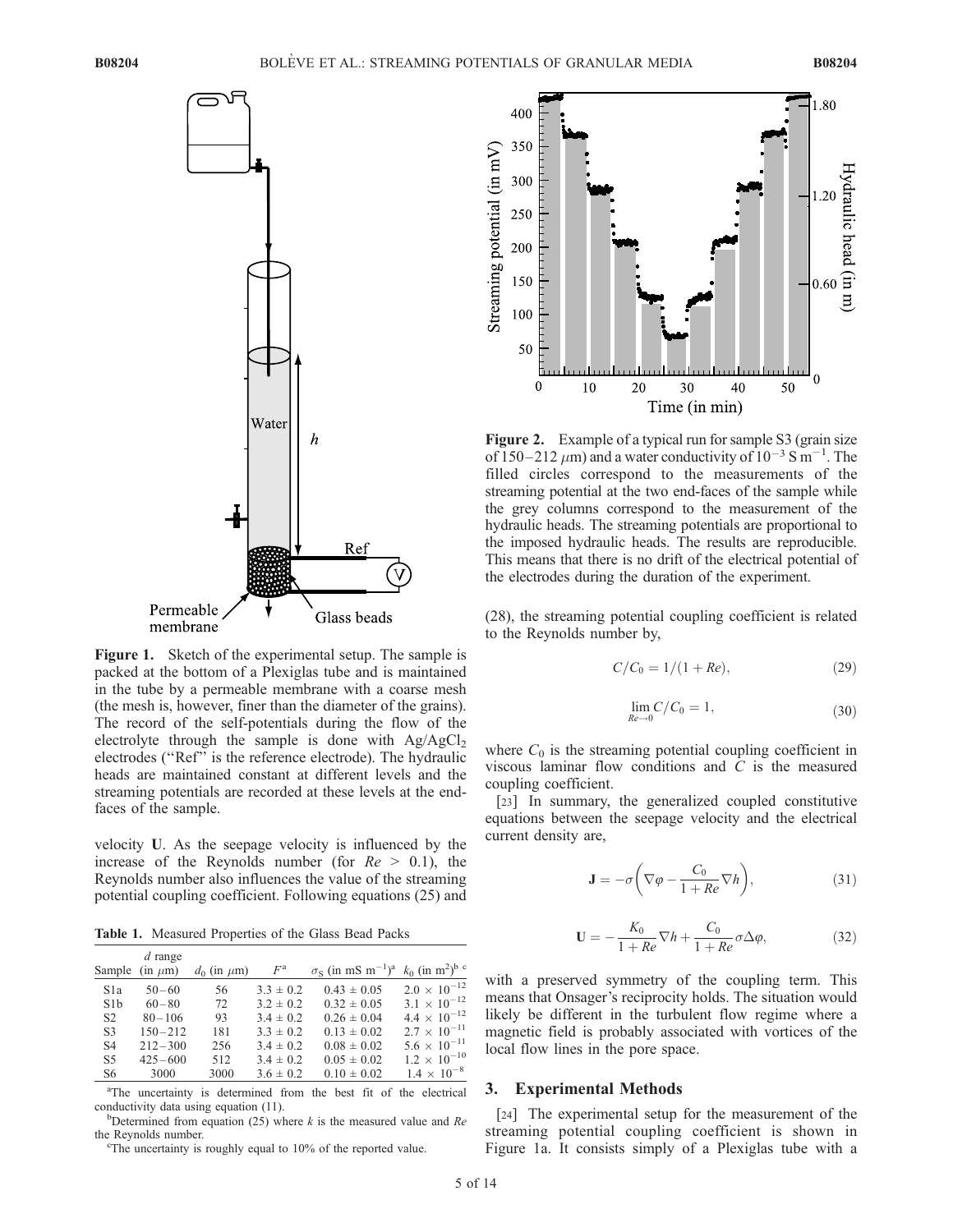

Figure 3. Example of typical runs for sample S4 (grain size of  $212-300 \mu m$ ) at three water conductivities. We observe linear relationships between the variation of the streaming potentials and the variation of the hydraulic heads at these different salinities. At each salinity, the streaming potential coupling coefficient is equal to the slope of the linear trend.

permeable and electrically insulating membrane, placed at its bottom, with a mesh of 50  $\mu$ m. We check that the permeability of this membrane is always at least ten times larger than the permeability of the sample (for the highly permeable sample S6, we use a coarser mesh). Each sample corresponds to a packing of glass beads (manufactured by Sigma-Aldrich) of a given particle size. They are seven glass bead packs investigated in this study with mean particle size in the range  $56-3000 \mu m$ , so approximately covering two orders of magnitude in size (Table 1). The chemical composition of the glass is  $\text{SiO}_2 \sim 60.5\%, \text{ Na}_2\text{O} \sim 12 \text{ to } 18 \%$ , CaO  $\sim 5$  to 12%, MgO  $\sim$ 4%, Al<sub>2</sub>O<sub>3</sub>  $\sim$ 1%. The measured mass density of the grains is  $2430 \text{ kg m}^{-3}$ . The measured porosity of the packs is  $\phi = 0.40$  irrespective of the size of the glass beads. The other properties of the glass bead packs are reported in Table 1.

[25] To measure the streaming potential coupling coefficient, we use the following protocol. In some cases, a given hydraulic head is imposed on the cylindrical sample inside the tube by adding water to the water column in the tube in such a way that the hydraulic head is maintained constant. We use also for some experiments a falling head method during which the electrical potential is measured during the decrease of the hydraulic head in the tube associated with the flow of the water through the porous pack. The gradient of the fluid pressure is controlled by the hydraulic head in the tube and the length of the porous pack (typically between 1 to 60 centimeters). In both cases, the brine is flowing through the porous sample. The resulting electrical potential is measured with two non-polarizable  $Ag/AgCl<sub>2</sub>$  electrodes (Ref321/XR300, Radiometer Analytical) located in the

vicinity of the end faces of the sample. The difference of the electrical potential measured between the end faces of the porous pack divided by the length of the sample is the streaming electrical field associated with the flow of the brine through the pack. The voltages are measured with a data logger (Easy Log, internal impedance of 10 MOhm, sensitivity of 0.1 mV) or with a voltmeter (Metrix MX-20, internal impedance 100 MOhm, sensitivity of 0.1 mV). Both provided consistent measurements.

[26] Streaming potential data from a typical run are shown at Figures 2 and 3. In viscous laminar flow conditions, the differences of the electrical potential measured in the vicinity of the end-faces of the porous medium are proportional to the imposed hydraulic heads, as shown in Figures 2 and 3. The slope of the linear trend of streaming potential vs. head is the streaming potential coupling coefficient, defined from equation (5) by

$$
C = \left(\frac{\partial \varphi}{\partial h}\right)_{\mathbf{J} = 0}.\tag{33}
$$

[27] In addition to the streaming potential coupling coefficient, we determine the intrinsic permeability in viscouslaminar flow conditions by measuring the seepage per unit time at a given hydraulic head (when the flow was not in the viscous-laminar flow regime, we performed a correction using the estimated value of the Reynolds number as explained below). Measurements of the streaming potential coupling coefficient and permeability were performed for different pore water electrical conductivities using different NaCl solutions. These solutions were prepared by measuring the weight of NaCl salt to add to a given solution of deionized water or by measuring directly the conductivity the solution with a calibrated impedancemeter. We use the following set of brine conductivities  $(3 \times 10^{-2}, 10^{-2}, 3 \times$  $10^{-3}$ ,  $10^{-3}$ ,  $3 \times 10^{-4}$ , and  $10^{-4}$  S m<sup>-1</sup>) for the streaming potential measurements. The electrical conductivity of the electrolytes was measured with a conductivity meter (CDM-230, MeterLab<sup>™</sup>). The pH of the solution, measured with the pH-meter (pH-330, SET1-Fisher), is in the range 5.6 to 5.9 at  $24.5^{\circ}$ C. Values of the streaming potential coupling coefficients are reported in Table 2.

[28] We also measure the electrical conductivity using a frequency-dependent impedancemeter (Waynekerr Analy-

Table 2. Values of the Streaming Potential Coupling Coefficient  $C_0$  (Expressed in mV m<sup>-1</sup>)<sup>a</sup>

| Sample                    | $3 \times 10^{-2}$<br>$(S \, m^{-1})$ | $10^{-2}$          | $3 \times 10^{-3}$<br>$(S \text{ m}^{-1})$ $(S \text{ m}^{-1})$ $(S \text{ m}^{-1})$ $(S \text{ m}^{-1})$ | $10^{-3}$        | $3 \times 10^{-4}$ | $10^{-4}$<br>$(S \, m^{-1})$ |
|---------------------------|---------------------------------------|--------------------|-----------------------------------------------------------------------------------------------------------|------------------|--------------------|------------------------------|
| S1a                       | $-12.5$                               | $-22.0$            | $-75$                                                                                                     | $-1.59$          | $-4.54$            | $-647$                       |
| S1b<br>S <sub>2</sub>     | $-8.5$<br>$-8.1$                      | $-36.0$<br>$-24.0$ | $-142$<br>$-87$                                                                                           | $-245$<br>$-224$ | $-748$<br>$-477$   | $-1944$<br>$-3215$           |
| S <sub>3</sub>            | $-7.6$                                | $-30.5$            | $-137$                                                                                                    | $-319$           | $-1219$            | $-4793$                      |
| S4                        | $-7.5$                                | $-23.0$            | $-82$                                                                                                     | $-317$           | $-1132$            | $-4502$                      |
| S <sub>5</sub><br>S6      | $-11.1$<br>$-17.2$                    | $-36.0$<br>$-43.0$ | $-107$<br>$-1.59$                                                                                         | $-331$<br>$-510$ | $-1451$<br>$-1014$ | $-3483$                      |
| $C_{\rm HS}$ <sup>b</sup> | $-6.9$                                | $-30.2$            | $-136$                                                                                                    | $-504$           | $-2033$            | $-7063$                      |
|                           |                                       |                    |                                                                                                           |                  |                    |                              |

<sup>a</sup>The coefficient  $C_0$  is determined from equation (29) where C is the measured coupling coefficient and Re is the Reynolds number determined using equation (22) (Measurements made at  $25 \pm 1^{\circ}$ C).

<sup>b</sup>Values predicted by the Helmholtz-Smoluchowski equation (in mV/m).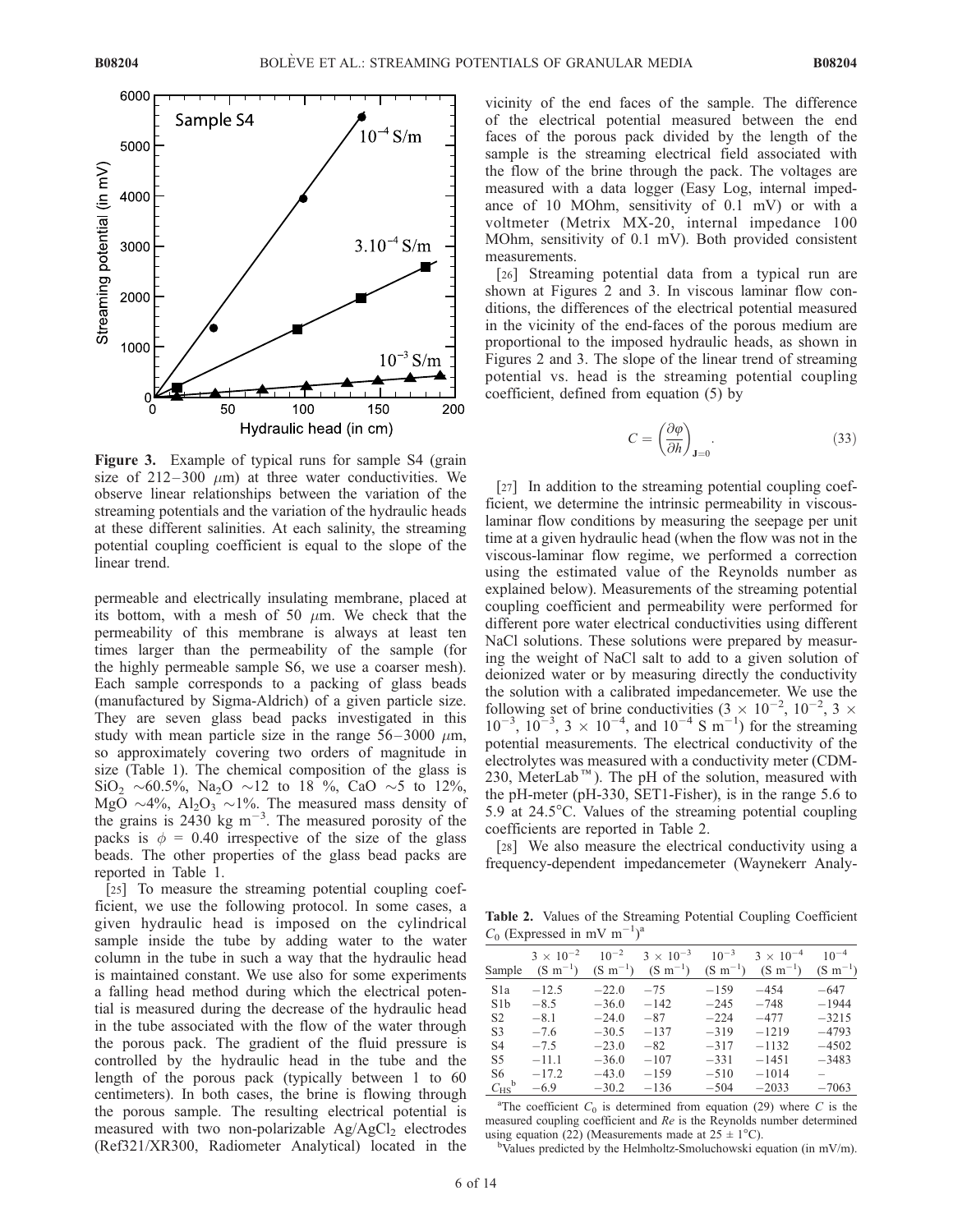| Sample           |       |       |       |      |       |      | $10^{-1}$ (S m <sup>-1</sup> ) 6 × $10^{-2}$ (S m <sup>-1</sup> ) 3 × $10^{-2}$ (S m <sup>-1</sup> ) $10^{-2}$ (S m <sup>-1</sup> ) 3 × $10^{-3}$ (S m <sup>-1</sup> ) $10^{-3}$ (S m <sup>-1</sup> ) 3 × $10^{-4}$ (S m <sup>-1</sup> ) $10^{-4}$ (S m <sup>-1</sup> ) |      |
|------------------|-------|-------|-------|------|-------|------|-------------------------------------------------------------------------------------------------------------------------------------------------------------------------------------------------------------------------------------------------------------------------|------|
| S <sub>1</sub> a | 289.5 | 199.0 | 100.9 | 38.4 | .2.61 | 6.59 | 3.38                                                                                                                                                                                                                                                                    | 2.11 |
| S1b              | 291.4 | 199.0 | 101.3 | 38.6 | 12.30 | 6.62 | 2.54                                                                                                                                                                                                                                                                    | 1.94 |
| S <sub>2</sub>   | 291.4 | 195.6 | 91.6  | 32.6 | 11.77 | 6.20 | 2.29                                                                                                                                                                                                                                                                    | 1.78 |
| S <sub>3</sub>   | 290.9 | 193.0 | 86.8  | 32.7 | 11.74 | 5.11 | 1.81                                                                                                                                                                                                                                                                    | 1.19 |
| S <sub>4</sub>   | 288.0 | 188.7 | 86.5  | 31.9 | 11.47 | 3.78 | 1.33                                                                                                                                                                                                                                                                    | 1.08 |
| S <sub>5</sub>   | 283.1 | 187.3 | 84.6  | 31.5 | 1.14  | 3.31 | l.14                                                                                                                                                                                                                                                                    | 0.94 |
| S <sub>6</sub>   | 279.8 | 182.0 | 75.6  | 31.6 | 9.61  | 3.59 | 2.28                                                                                                                                                                                                                                                                    | 0.91 |

**Table 3.** Measurements of the Electrical Conductivity of the Samples  $\sigma$  (in  $10^{-4}$  S m<sup>-1</sup>) as a Function of the Electrical Conductivity of the Solution

ser  $6425$ ) in the frequency range 30 Hz-300 kHz. Electrical conductivity measurements were performed in the frequency domain with a two-electrode device (with stainless steel electrodes) according to the protocol described in Revil et al. [2002]. We use the following set of brine conductivities  $(10^{-1}, 6 \times 10^{-2}, 3 \times 10^{-2}, 10^{-2}, 3 \times$  $10^{-3}$ ,  $10^{-3}$ ,  $3 \times 10^{-4}$ , and  $10^{-4}$  S m<sup>-1</sup>) for the electrical conductivity measurements. The description of this protocol will not be repeated here. Accuracy of the measurement is estimated to be 5%. Values of the electrical conductivity are reported in Table 3. They are obtained at a frequency of a few hundreds of Hertz to a few kHz.

[29] Permeability is determined using Darcy's law and measuring the volume of water passing through the glass packs per unit time. Measurements were reproducible with an uncertainty of 10%. Values of the measured intrinsic permeability (in the viscous laminar flow regime) are reported in Table 1.

#### 4. Results and Discussion

#### 4.1. Intrinsic Permeability

[30] In Figure 4, we plot the measured intrinsic permeabilities versus the intrinsic permeabilities predicted by equation (8) corrected for the influence of the Reynolds number (see equations (22) and (25)). There is very good agreement between the measured data and the prediction of equation (8).

#### 4.2. Electrical Conductivity

[31] In Figure 5, we plot the electrical conductivity of the samples as a function of the electrical conductivity of the pore water. We use equation (11) to fit these experimental data in order to determine the value of the surface conductivity and the electrical formation factor. The mean formation factor is  $3.4 \pm 0.1$  (see Table 1). Using Archie's law,  $F = \phi^{-m}$  and a porosity of 0.40, we obtain a cementation exponent  $m = 1.34$  (this is consistent with the cementation exponent of unconsolidated sands and glass beads reported by Sen et al. [1981]).

[32] The value of surface conductivity of each pack is reported as a function of the mean diameter of each pack in Figure 6. We see very clearly that surface conductivity is inversely proportional to the mean diameter of the beads as predicted by the theory. The value of the specific surface conductivity obtained from this trend,  $\Sigma_{\rm S} = 4.0 \times 10^{-9}$  S, is consistent with the double layer model prediction of Revil et *al.* [1999a] for a salinity of  $10^{-3}$  S m<sup>-1</sup>, and with previous experimental data [O'Brien and Rowlands, 1993]. Other estimates of the specific surface conductance are reported in Table 4. They are consistent with the above estimate. Brovelli et al. [2005] used a finite element code to simulate electrical conduction in a partially water-saturated sandstone. They obtained  $\Sigma$ <sub>S</sub> = 3.3  $\times$  10<sup>-7</sup> S. *Wildenschild et al.* [2000] obtained  $\Sigma$ <sub>S</sub> in the range (0.5–1.5)  $\times$  10<sup>-7</sup> S using electrical conductivity data on mixtures of sand and clay particles. *Block and Harris* [2006] found  $\Sigma$ <sub>S</sub> = 4.2  $\times$  10<sup>-8</sup> S with sand with a small amount of clay particles. However, none of these authors discussed the discrepancy between their estimates and those obtained from electrical triple layer calculations [see Revil and Glover, 1997, 1998; Revil and Leroy, 2001; Leroy and Revil, 2004]. Our conclusion is that the values derived by Wildenschild et al. [2000], Brovelli et al. [2005], and *Block and Harris* [2006] are strongly overestimated by one to two orders of magnitude because of the inappropriate mean grain size used by these authors to estimate the surface conductance from the macroscopic surface conductivity.

[33] The "conductivity ratio" of the porous samples is defined as the ratio between the electrical conductivity of the porous pack to the conductivity of the brine. These conductivity ratios are plotted in Figure 7 as a function of the Dukhin numbers for all the samples. As discussed by Revil et al. [2002], this provides a way to normalize electrical conductivity plots. We observe that all the data fall on the same curve that is well reproduced by our model. This shows the power of our electrical conductivity model to represent accurately the electrical conductivity response



Figure 4. Measured versus modeled intrinsic permeability for the samples investigated in this study. We use  $\alpha = 53$ , and the formation factor is equal to 3.4. For sample S6, the measured permeability is corrected for the value of the Reynolds number using the formulae given in the main text, equations (22) and (25).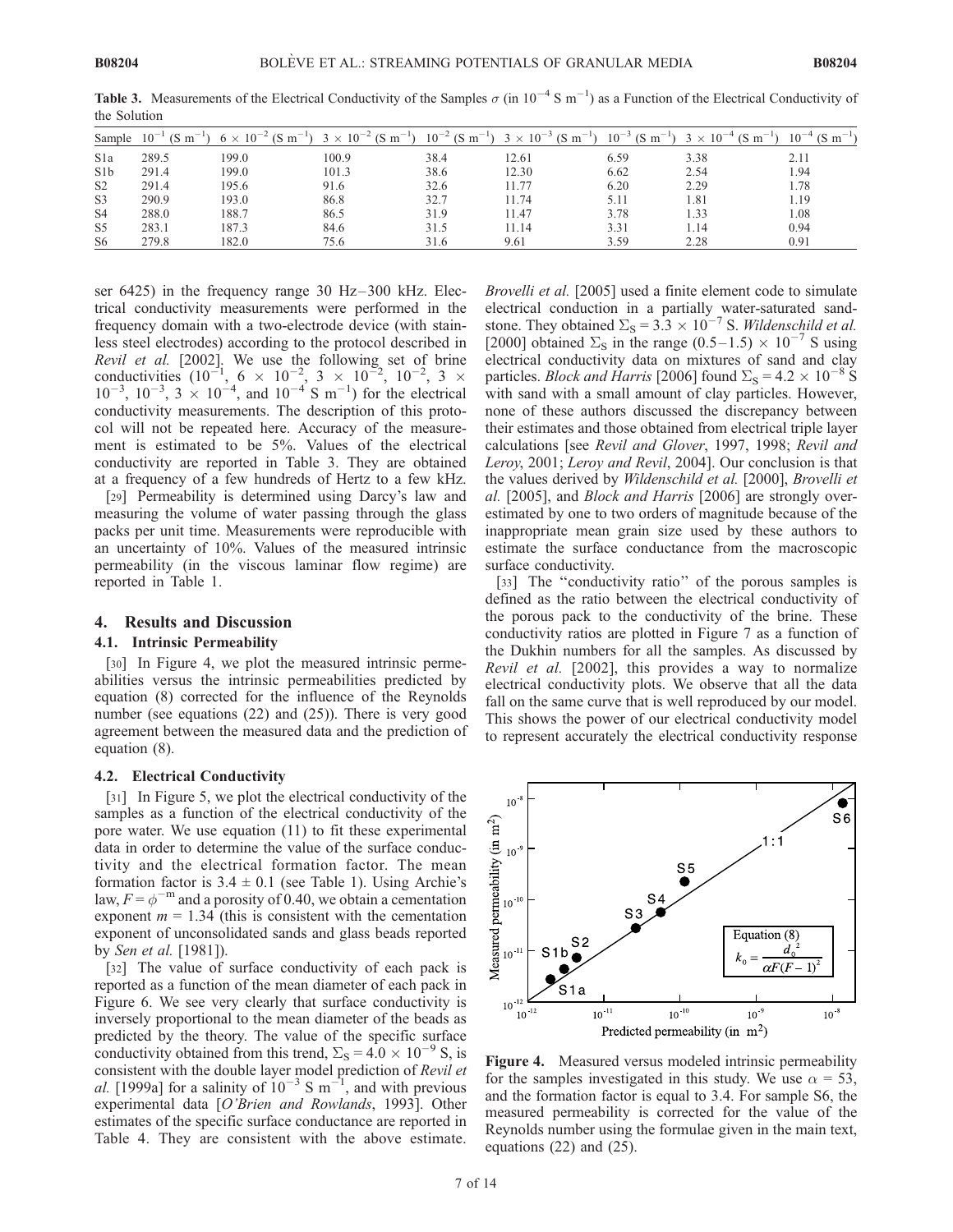

**Figure 5.** Plots showing the logarithm of the electrical conductivity of four samples  $\sigma$  versus the logarithm of the electrical conductivity of the brine  $\sigma_f$ . The iso-conductivity point is defined by the condition  $\sigma = \sigma_f$  for which we also have  $\sigma_s = \sigma_f$ . The surface conductivity  $\sigma_s$  and the electrical formation factor F are inverted from equation (11) and the experimental data. The plain lines represent the best fit of the model. Note the very good agreement between the model and the experimental data.

of granular materials. We point out that popular electrical conductivity models such as the Waxman and Smits [1968] model [or all the family of ''linear conductivity models'', see Niwas et al., 2006] cannot reproduce these experimental data as they do not explain the occurrence of an isoconductivity point.

#### 4.3. Coupling Coefficient

[34] The model developed for the streaming potential coupling coefficient in Section 2 can be summarized by the following equation,

$$
C = C_{\rm HS} \frac{G(Re)}{H(\xi)},\tag{34}
$$

where  $G(Re) = 1/(1 + Re)$  and  $H(\xi) = F\sigma_0(\xi)/\sigma_f$ . In this section, we test the accuracy of Equation (34) to determine the streaming potential coupling coefficient and therefore to demonstrate that the coupling coefficient is controlled by the Dukhin and Reynolds numbers.

[35] A preliminary step is to determine the dependence of the zeta potential on the conductivity of the pore water as



Figure 6. Surface conductivity  $\sigma_s$  versus the inverse of the mean bead size. The linear trend is used to determine the specific surface conductivity, which is equal to  $\Sigma$ <sub>S</sub> = 4.0  $\times$  $10^{-9}$  S. Note the excellent correlation between the surface conductivity data and the mean diameter of the beads in the packs (except for sample S6), in agreement with the theory.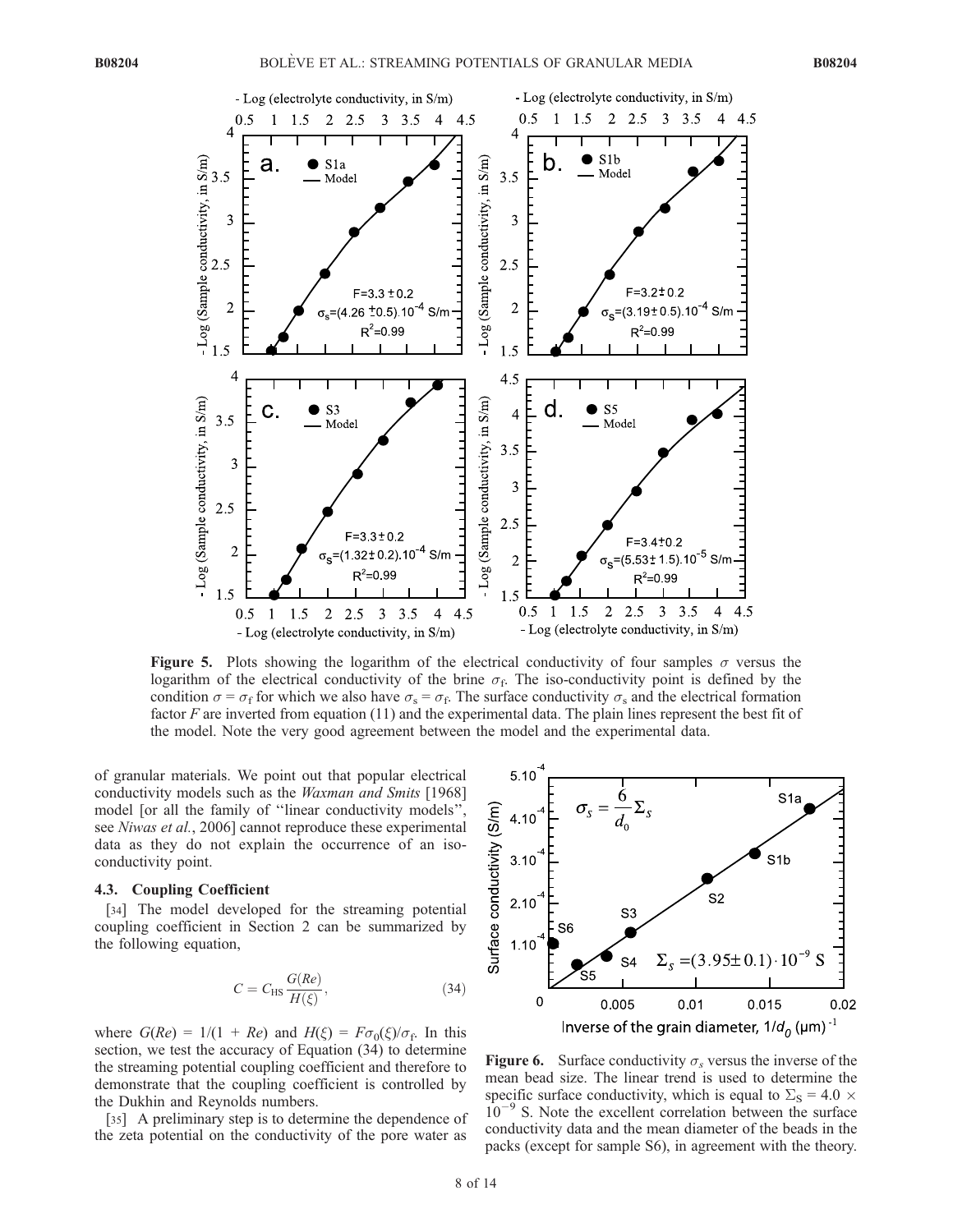Table 4. Surface Conductivity, Grain Size Relationship (NaCl Solutions) (S: Silica, GB: Glass Beads)

| Study                                                                                                | Material | $\sigma_{\rm S}$ (in 10 <sup>-4</sup> S m <sup>-1</sup> ) | $d_0$ (in $\mu$ m) | $\sigma_{\rm f}$ (in S m <sup>-1</sup> ) | $T$ (in $^{\circ}$ C) | pH  | $\Sigma$ <sub>S</sub> (in 10 <sup>-9</sup> S) |
|------------------------------------------------------------------------------------------------------|----------|-----------------------------------------------------------|--------------------|------------------------------------------|-----------------------|-----|-----------------------------------------------|
| Bull and Gortner [1932]<br>(using measurements of the streaming)<br>potential coupling coefficient). | S-NaCl   | $71 \pm 4$                                                | 4.5                | $2.4 \times 10^{-3}$                     | 24.5                  | 5.7 | 5.3                                           |
| Lorne et al. $[1999a]$<br>(using measurements of the electrical<br>conductivity).                    | S-KCl    | $1.03 \pm 0.04$                                           | 80                 | $10^{-4}$                                | 25.0                  | 5.7 | 1.4                                           |
| Watanabe and Katagishi [2006]<br>(using measurements of the electrical<br>conductivity).             | GB-NaCl  | $1.3 \pm 0.1$                                             | 115                | $10^{-4}$                                | 23.0                  | 7.5 | 2.5                                           |

discussed in Section 2. Using equation (9), we combined the measurements of the streaming potential coupling coefficient and the measurements of the electrical conductivity to determine the values of the zeta potential in viscous-laminar flow conditions. The results are reported as a function of the logarithm of the electrical conductivity of the pore water in Figure 8. These results are consistent with the values usually reported for silica and glasses [e.g., Kirby and Hasselbrink, 2004]. The constants  $a$  and  $b$  of equation (14) corresponding to the best fit of the zeta-potential values are reported in Figure 8. With the values of  $a$  and  $b$  and equation (14), we can estimate the value of the streaming potential coupling coefficient via the Helmholtz-Smoluchowski equation at a given electrical conductivity of the pore water. These values are reported in the last line of Table 2.

[36] We first check the relationship between the streaming potential coupling coefficient and the Dukhin number  $\xi$ . In Figure 9, we plot the reduced streaming potential coupling coefficient  $C_0/C_{\text{HS}}$  versus the Dukhin number for the seven packs. The measured value of the streaming potential coupling coefficient C, determined from equation (33), is corrected for the influence of the Reynolds number using equations (29) and (22). Note that because the formation factor is roughly the same for all the samples, all the data fall on the same curve. There is a good match between the theory and the experimental data (see Figure 9).

[37] Finally, we check the relationship between both the streaming potential coupling coefficient and the Reynolds number Re. In Figure 10, we plot the reduced streaming potential coupling coefficient  $C/C_0$  (where  $C_0 = C_{\text{HS}}/H(\xi, \xi)$ 



Figure 7. Reduced conductivity ratio  $\sigma/\sigma_f$  versus the Dukhin number  $\xi$  for all the glass bead packs investigated in this study  $(F$  is the electrical formation factor). The curve corresponds to the electrical conductivity model discussed in the main text, equation (11). Note the existence of an isoconductivity point, (1, 1) in the coordinates of the plot. Note that the existence of this iso-conductivity point is not predicted by classical models like the Waxman and Smits [1968] formula.



Figure 8. Zeta potential (in mV) versus the logarithm of the electrical conductivity of the pore water  $(r = 0.95)$ (NaCl, pH  $5.6-5.9$ ,  $24^{\circ}$ C). For comparison, we include the data reported for silica by Kirby and Hasselbrink (KH, 2004) (NaCl, pH 7, 25<sup>o</sup>C).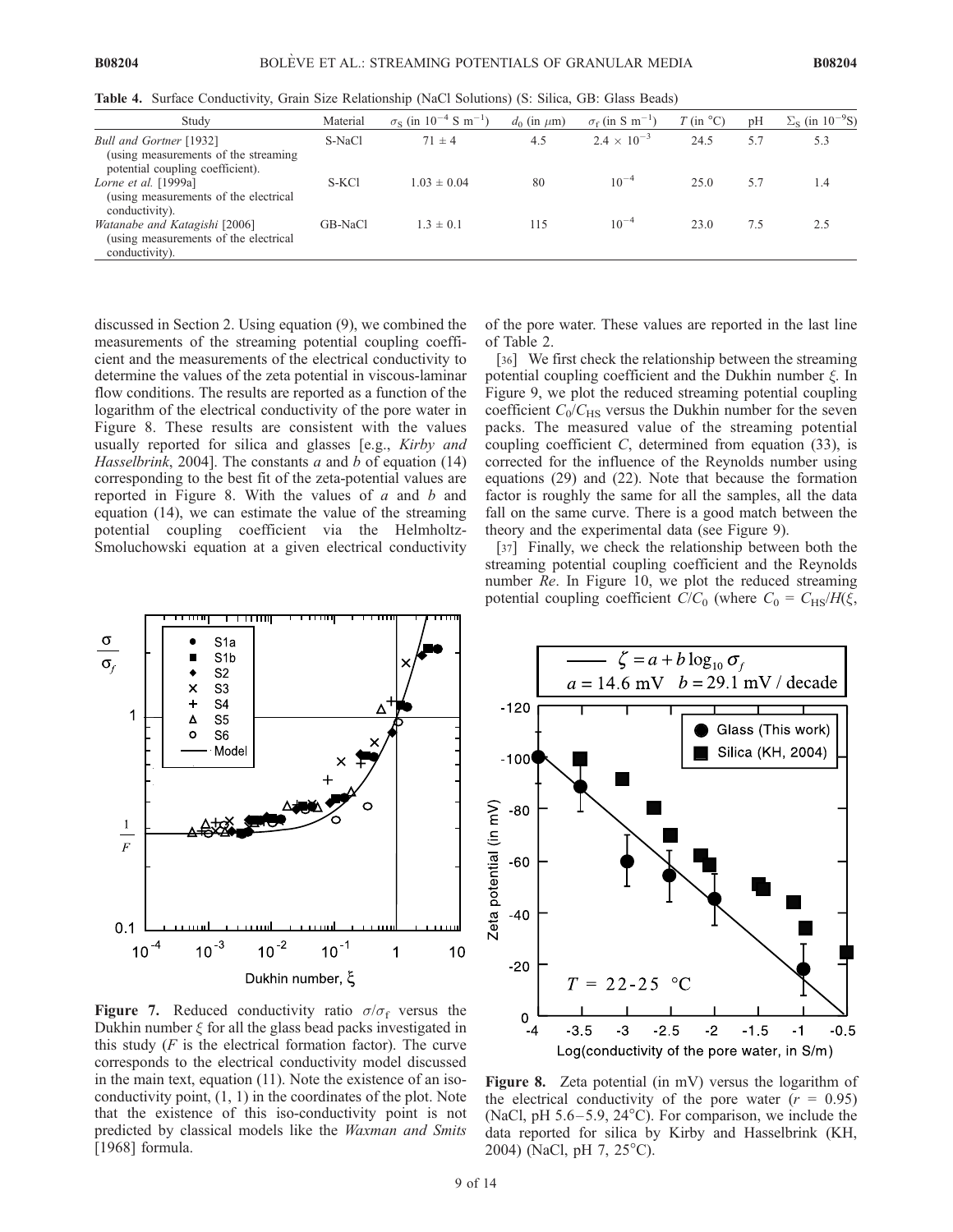

Figure 9. Reduced streaming potential coupling coefficient  $C_0/C_{\text{HS}}$  versus the Dukhin number  $\xi$  (determined from the measured surface conductivity divided by the conductivity of the brine) for all the samples investigated in this study (see Table 2). Note that because the formation factor is roughly the same for all the samples, all the data fall on the same trend. The curve corresponds to the model discussed in the main text.

 $F$ )) and the reduced permeability  $k/k_0$  versus the Reynolds number for the seven samples investigated in this study. All the data fall on the same curve. The curves correspond to equation (33) for the ratio  $C/C_0$ . Again, we found a good agreement between the theory and the experimental data. It is clear from these data that the decrease of the streaming potential coupling coefficient with the increase of the Reynolds number is entirely due to the increase of the flow rate in the sample during the transition from viscous- to inertial-laminar flows. However, the situation could be different for turbulent flow.

[38] We can summarize our findings in the following way. At high Dukhin numbers  $(\gg 1)$  and low Reynolds numbers  $(\ll 1)$ , the magnitude of the streaming potential coupling coefficient decreases with the increase of the Dukhin number and depends on the mean grain diameter (and therefore permeability) of the medium. At low Dukhin and Reynolds numbers  $(\ll 1)$ , the streaming potential coupling coefficient becomes independent of the microstructure and is given by the well-known Helmholtz-Smoluchowski equation widely used in the literature. At high Reynolds numbers, the magnitude of the streaming potential coupling coefficient decreases with the increase of the Reynolds number in agreement with the new model developed in section 2.

[39] A recent paper by *Kuwano et al.* [2006] investigated how the apparent permeability and the apparent streaming current coupling coefficient depend on the Reynolds number like in the present work. These authors realized experiments showing a decrease of the streaming current coupling coefficient  $L$  and permeability  $k$  of glass bead packs with the



Figure 10. Influence of the Reynolds number determined from equations (22) and (23), upon the relative coupling coefficient  $C/C_0$  (where C is the measured apparent streaming potential coupling coefficient and  $C_0$  is given by equation (15)) and the relative permeability  $k/k_0$ (where k is the measured apparent permeability (using Darcy's law) and  $k_0$  is given by equation (8)). These measurements have been made at different salinities showing the universal character of this trend.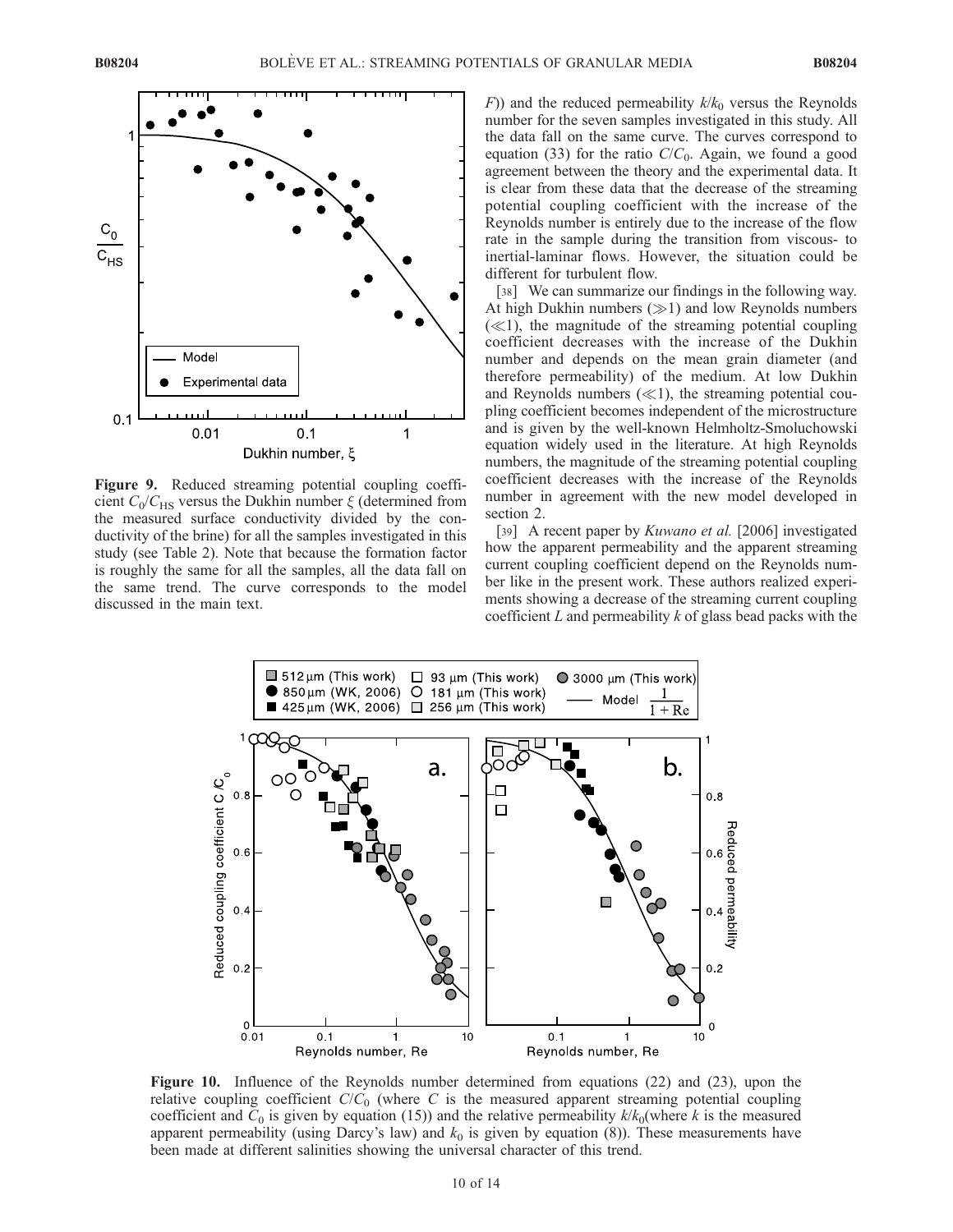Table 5. Value of the Variables Used to Compute the Self-Potential Response to the Seepage Flow Through the Pipe

| Property                      | Symbol             | Value                 | Units                     |
|-------------------------------|--------------------|-----------------------|---------------------------|
| Length of the pipe            | $L_{\rm p}$        | 8.5                   | m                         |
| Diameter of the pipe          | d                  | 0.15                  | m                         |
| Length of the basin           |                    | 34.5                  | m                         |
| Width of the basin            |                    | 21                    | m                         |
| Height of the basin           | h                  | 3.5                   | m                         |
| Water conductivity            | $\sigma_{\rm f}$   | $3.7 \times 10^{-2}$  | $S \; \mathrm{m}^{-1}$    |
| Clay conductivity             | $\sigma_{\rm c}$   | $5.8 \times 10^{-2}$  | $S \; \mathrm{m}^{-1}$    |
| Gravel conductivity           | $\sigma_{\rm g}$   | $1.3 \times 10^{-2}$  | $S \; \mathrm{m}^{-1}$    |
| Gravel EK current coefficient | $L_{\mathfrak{g}}$ | $7.75 \times 10^{-9}$ | $m^{-1}$ Pa <sup>-1</sup> |

Reynolds number Re. They also noted qualitatively that L decreases less than  $k$  with  $Re$  and suggested that this difference could be related to the increase in the efficiency of charge transport in the vicinity of the surface of the minerals when the Reynolds number increases. This effect could reflect a change in the shape of the velocity profile of the water in the pores when the Reynolds number increases. According to Revil [2007], the data presented by Kuwano et al. can be fitted with the following parametric function  $L(Re) = L_0 (1 + Re)^{-n}$  where  $n = \frac{1}{2}$ . Additional investigations will be performed to test this point further.

#### 5. Example of Geophysical Application

[40] The modified form of the constitutive equations described above can be applied to the study of electromagnetic signals associated with fracturing (see the recent paper by Moore and Glaser, 2007, this field will be explored in a future contribution) and to the study of leakage in embankments and dams. In this section, we simulate a leakage problem. The geometry of the basin in which the leakage occurs is shown in Figure 3. Previous simulations of such hydroelectric problem were mainly 2D and were not accounting for the influence of the Reynolds number [see Wilt and Corwin, 1989; Titov et al., 2000, 2005 and references therein and recently Suski et al., 2006]. In this paper, we use the finite element code Comsol Multiphysic 3.2 to simulate the 3D distribution of the self-potential signals associated with the leakage of water through a highly permeable pipe located in the wall of the basin. Dimensions of the pool are reported in Table 5. The basin is assumed to be filled with water with an electrical conductivity equal to  $3.7 \times 10^{-2}$  S m<sup>-1</sup> (at  $20^{\circ}$ C). We assume that the material used for the basin is a clay material. The pipe is filled with the gravel with a formation factor equal to 2.9 and an intrinsic permeability equal to  $k_0 = 4.\dot{6} \times 10^{-9}$  m<sup>2</sup>. Because of the strong contrast of permeability between the material filling the pipe and the clay, the leakage of water occurs mainly through the pipe.

[41] Comsol Multiphysic 3.2 is first used to solve the continuity equation  $\nabla \cdot \mathbf{U} = 0$  with appropriate boundary conditions for the pressure head in the basin and equation (32) for the Darcy velocity and neglecting electro-osmosis. At the entrance of the pipe, we impose the seepage velocity according to the modified Darcy's law that account for the Reynolds number, equation (32) where  $h/L$  is the hydraulic gradient and L is now equal to the length of the pipe and  $h$  is the total hydraulic head (including the length of the pipe),  $k_0$  is the permeability of the gravel filling the pipe. At the exit of pipe, we also imposed the flux that is conservative (in steady state conditions), assuming therefore no exchange of water between the pipe and the surrounding clay material. Therefore the magnitude of the seepage velocity at the entrance of the pipe is equal to the magnitude of the seepage velocity of the exit of the pipe. For all other boundary conditions, we have no flux (only a given head).

[42] For the electrical problem, we solve the continuity equation for the electrical charge  $\nabla \cdot \mathbf{J} = 0$  combined with equation (31). This lead to a Poisson's equation for the electrical potential with a source term depending on the distribution of the fluid pressure [e.g., Titov et al., 2000 and 2005 and references therein]. The values of the electrical conductivity of three materials (tap water, clay, and gravel), voltage and current coupling coefficients and dimensions of the system are reported in Table 5. At the outer boundaries of the basin, we use  $\mathbf{n} \cdot \nabla \varphi = 0$  as an appropriate boundary condition (contact with an insulating body like the atmosphere). A reference for the voltage is placed at a reference station chosen arbitrarily in the basin but far enough from the leaking pipe (see ''Ref'' in Figure 11).

[43] Figures 12 and 13 show the distribution of the equipotentials for the self-potential in the pool (for  $k_0$  =  $4.6 \times 10^{-9}$  m<sup>2</sup>). The leakage is clearly associated with a negative self-potential anomaly centered on the area of



Figure 11. Geometry of water-filled basin with the position of the gravel-filled pipe, which constitutes the preferential fluid flow pathways for the water. The embankment is made of clay (permeability 10 mD,  $10^{-14}$  m<sup>2</sup>). The reference for the electrical potential (position of the reference electrode where the electrical potential is taken equal to zero) is placed at the point Ref (ideally it should be located as far as possible from the self-potential anomaly resulting from the pipe).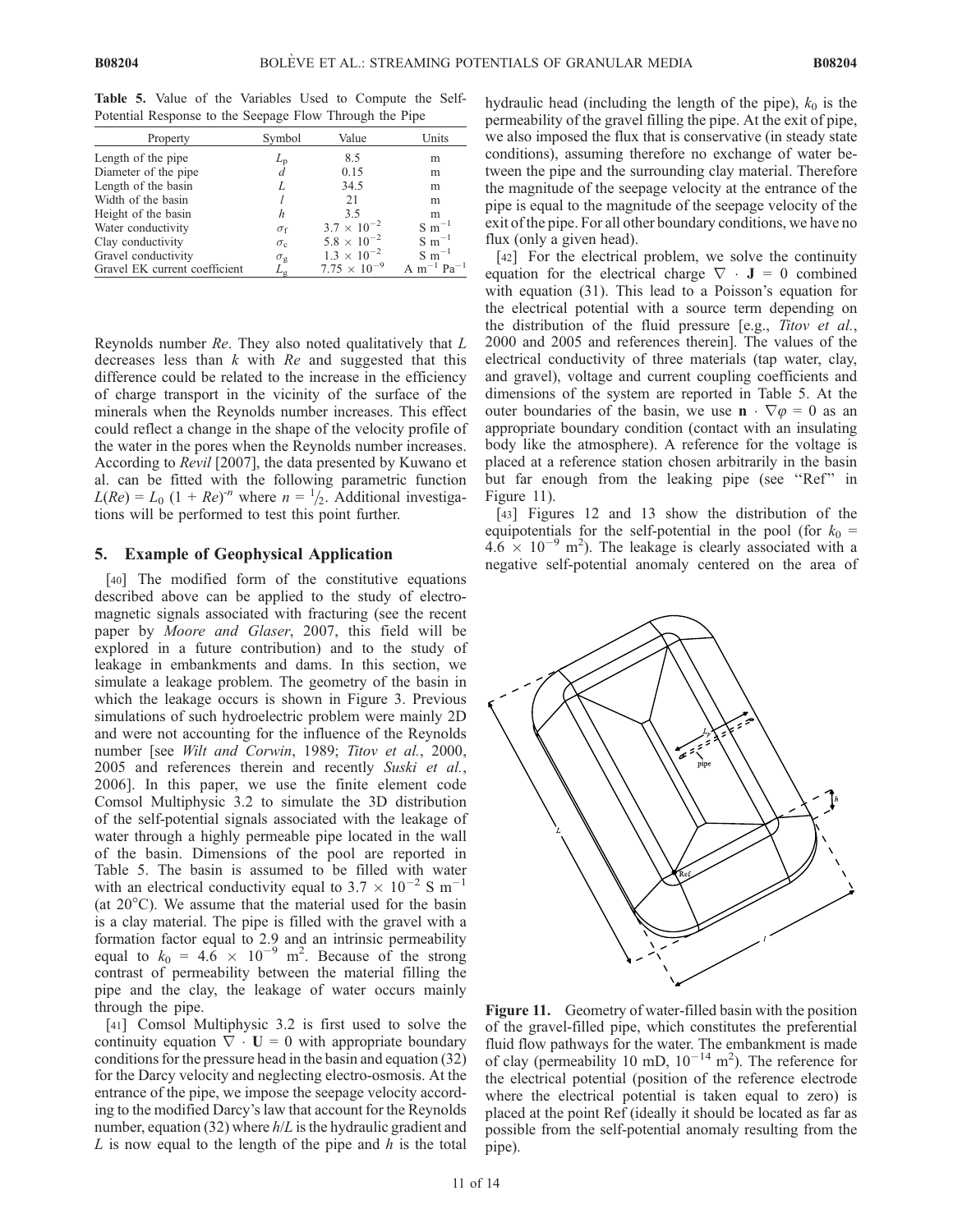

Figure 12. Plot showing the distribution of the electrical potential along a cross-section parallel to the pipe (the reference for the self-potential signals is shown in Figure 4). (a) Distribution at the surface of the dams. The minimum of the self-potential distribution is located at the entrance of the pipe where a negative self-potential anomaly is observed (with an amplitude of few mV). Note that in water, the sensitivity of the measurements is typically 0.2 mV, which warranties a good signal-to-noise ratio. (b) Distribution of the streaming equipotentials.

leakage in agreement with field observations [e.g., Bogoslovsky and Ogilvy, 1970; Sheffer, 2002; Sheffer and Howie, 2001, 2003]. The magnitude of this anomaly at the entrance of the pipe is equal to four millivolts. This anomaly can be well resolved using filtering analysis and a sensitive voltmeter (e.g., the Metrix MX20 has a sensitivity of 0.1 mV). Simulations indicate that applying our model for poorly mineralized water (e.g.,  $10^{-3}$  S m<sup>-1</sup> at  $20^{\circ}$ C), the intensity of the self-potential anomaly can reach very easily 100 mV.

[44] To test the evolution of a self-potential anomaly associated with the evolution of a leaking area, we modeled the intensity of the self-potential anomaly resulting from an increase of the intrinsic permeability  $k_0$  over time. In this case, the model shows a decrease of the maximum of the self-potential anomaly when the intrinsic permeability increases (Figure 14). This variation is due to the decrease of the streaming potential coupling coefficient with the Reynolds number. There is clearly a domain of intrinsic permeability for which the magnitude of the self-potential anomaly can be used to retrieve the magnitude of the seepage velocity. The self-potential method could be also combined with other methods (e.g., thermal methods) to improve its ability to determine the seepage velocity of leaking areas though joint inversion of self-potential and temperature measurements.

#### 6. Concluding Statements

[45] In this paper, we show how the streaming potential coupling coefficient depends non-linearly on two key



Figure 13. 3D-distribution of the electrical equipotentials in the basin due to the leakage of water through the pipe. The maximum intensity of the self-potential anomaly is 4 mV at the entrance of the leaking area.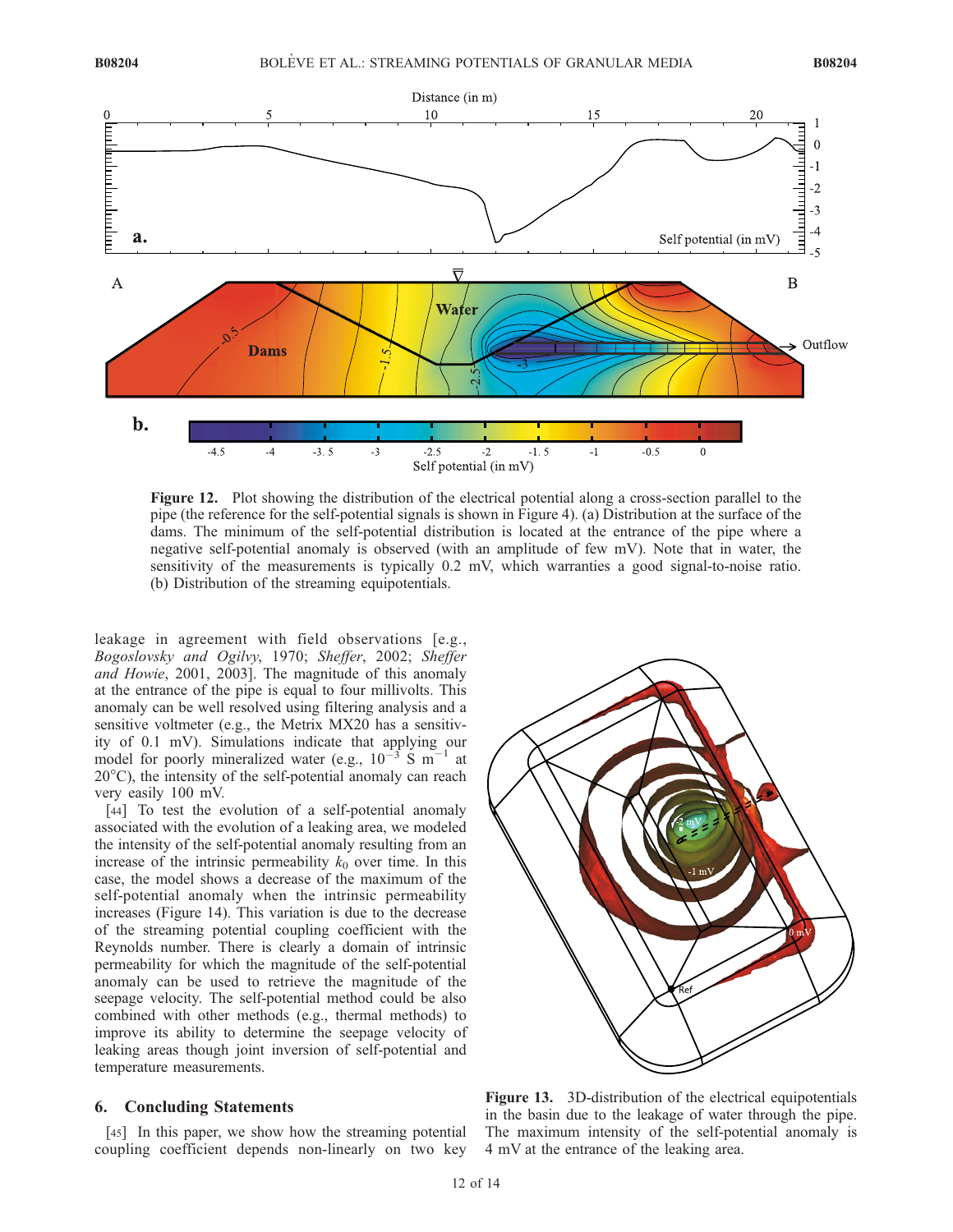

Figure 14. Maximum of the self potential anomaly at the entrance of the pipe versus the seepage velocity for different value of intrinsic permeability  $k_0$ . When the intrinsic permeability  $k_0$  increases over time, there is a decrease of the magnitude of the self-potential anomaly due to the increase of the Reynolds number.

dimensionless parameters, the so-called Dukhin and Reynolds numbers. The Dukhin number characterizes the relative influence of the surface conductivity of the grains (which depends on the grain size) to the conductivity of the pore water electrolyte. The Reynolds number characterizes the influence of the inertial force in the Navier-Stokes equation. In this paper, we have derived (i) a new expression for the Reynolds number and (ii) a general equation for the streaming potential coupling coefficient showing that the Helmholtz-Smoluchowski equation is recovered when both the Reynolds and the Dukhin numbers are much smaller than unity, that is, when viscouslaminar flow and pore water conduction dominate. In the transition between the viscous and inertial laminar flow regimes, the streaming potential coupling coefficient falls as  $1/(1 + Re)$  with the increase of the Reynolds number. In addition, (iii) a new set of experimental data has been obtained and both these data and the model agree with each other. Finally (iv) for the first time, we show how surface conductivity varies with the size of the grains. We show that the value of the specific surface conductance agrees with that predicted by double-layer models. Finally, we show that our model can easily be incorporated in finite element simulation software to determine the intensity of self-potential signals associated with leakage. We expect application of this theory also for the potential breaking of seals in the context of  $CO<sub>2</sub>$  sequestration.

[46] Extension of the present work will concern mixtures of beads with different grain sizes and clay-bead mixtures, the study of heterogeneities with glass bead packs in series and in parallel, and the application of the present work to real rocks. However, we believe that we can already apply the present petrophysical model to the determination of the relationship between the seepage velocity and the selfpotential anomalies measured in various environments and especially in geohydrology to interpret quantitatively selfpotential anomalies related to leakage of water in embankments and dams for example [e.g., Sheffer and Howie, 2001, 2003] and to fracturing in active volcanoes [e.g., Revil et al., 2003; Finizola et al., 2004].

[47] Acknowledgments. This work is supported by ANR Project ERINOH in France related to the study of leakages in embankments dams and ANR-ECCO-PNRH Project POLARIS. The Ph-D Thesis of A. Bolève is supported by SOBESOL and the Ph-D thesis of Agnès Crespy by the Ministère de la Recherche et de l'Enseignement in France.

#### References

- Ahmad, M. (1964), A laboratory study of streaming potentials, Geophys. Prospect., 12, 49-64.
- Batchelor, G. K. (1972), An Introduction to Fluid Dynamics, Cambridge University Press.
- Block, G. I., and J. G. Harris (2006), Conductivity dependence of seismoelectric wave phenomena in fluid-saturated sediments, J. Geophys. Res., 111, B01304, doi:10.1029/2005JB003798.
- Bocquet, P. E., C. M. Sliepcevich, and D. F. Bohr (1956), Effects of turbulence on the streaming potential, Ind. Eng. Chem., 48, 197-200.
- Bogoslovsky, V. A., and V. A. Ogilvy (1970), Natural potential anomalies as a quantitative index of the role of water seepage from reservoir, Geophys. Prospect., 18, 261-268.
- Brovelli, A., G. Cassiani, E. Dalla, F. Bergamini, D. Pitea, and A. M. Binley (2005), Electrical properties of partially saturated sandstones: novel computational approach with hydrogeophysical applications, Water Resour.  $Res.$ , 41, W08411, doi:10.1029/2004WR003628.
- Bull, H. B., and R. A. Gortner (1932), Electrokinetic potentials. X. The effect of particle size on potentials, J. Phys. Chem., 36, 111-119.
- Ennis, J., and L. R. White (1996), Dynamic Stern layer contribution to the frequency-dependent mobility of a spherical colloid particle: A low-zetapotential analytic solution, *J. Colloid Interface Sci.*, 178(2), 446–459.
- Finizola, A., J. F. Lénat, O. Macedo, D. Ramos, J. C. Thouret, and F. Sortino (2004), Fluid circulation and structural discontinuities inside Misti volcano (Peru) inferred from self-potential measurements, J. Volcanol. Geotherm. Res., 135(4), 343-360.
- Garon, M., A. Légaré, R. Guardo, P. Savard, and M. D. Buschmann (2002), Streaming potentials maps are spatially resolved indicators of amplitude, frequency and ionic strength dependant responses of articular cartilage to load, *J. Biomechanics*, 35(2), 207-216.
- Gex, P. (1980), Electrofiltration phenomena associated with several dam sites, Bull. Soc. Vaud Sci. Nature, 357(75), 39-50.
- Gibert, D., J.-L. Le Mouël, L. Lambs, F. Nicollin, and F. Perrier (2006), Sap flow and daily electrical potential variations in a tree trunk, *Plant Sci.*,  $171(5)$ , 572 – 584.
- Gorelik, L. V. (2004), Investigation of dynamic streaming potential by dimensional analysis, J. Colloid Interface Sci., 274, 695-700.
- Guichet, X., L. Jouniaux, and N. Catel (2006), Modification of streaming potential by precipitation of calcite in a sand-water system: laboratory measurements in the pH range from 4 to 12, Geophys. J. Int., 166(1),  $445 - 460.$
- Jardani, A., J. P. Dupont, and A. Revil (2006a), Self potential signals associated with preferential groundwater flow pathways in sinkholes, J. Geophys. Res., 111, B09204, doi:10.1029/2005JB004231.
- Jardani, A., A. Revil, F. Akoa, M. Schmutz, N. Florsch, and J. P. Dupont (2006b), Least-squares inversion of self-potential (SP) data and application to the shallow flow of the ground water in sinkholes, Geophys. Res. Lett., 33(19), L19306, doi:10.1029/2006GL027458.
- Kirby, B. J., and E. F. Hasselbrink (2004), Zeta potential of microfluidic substrates. 1. Theory, experimental techniques, and effects on separations, Electrophoresis,  $25, 187 - 202$ .
- Kulessa, B., B. Hubbard, and G. H. Brown (2003a), Cross-coupled flow modeling of coincident streaming and electrochemical potentials, and application to subglacial self-potential (SP) data, J. Geophys. Res., 108(B8), 2381, doi:10.1029/2001JB001167.
- Kulessa, B., B. Hubbard, G. H. Brown, and J. Becker (2003b), Earth tide forcing of glacier drainage, Geophys. Res. Lett., 30(1), 1011, doi:10.1029/ 2002GL015303.
- Kurtz, R. J., E. Findl, Al. B. Kurtz, and L. C. Stormo (1976), Turbulent flow streaming potentials in large bore tubing, J. Colloid Interface Sci., 57, 28 – 39.
- Kuwano, O., M. Nakatani, and S. Yoshida (2006), Effect of the flow state on streaming current, Geophys. Res. Lett., 33, L21309, doi:10.1029/ 2006GL027712.
- Leroy, P., and A. Revil (2004), A triple layer model of the surface electrochemical properties of clay minerals, J. Colloid Interface Sci., 270(2),  $371 - 380.$